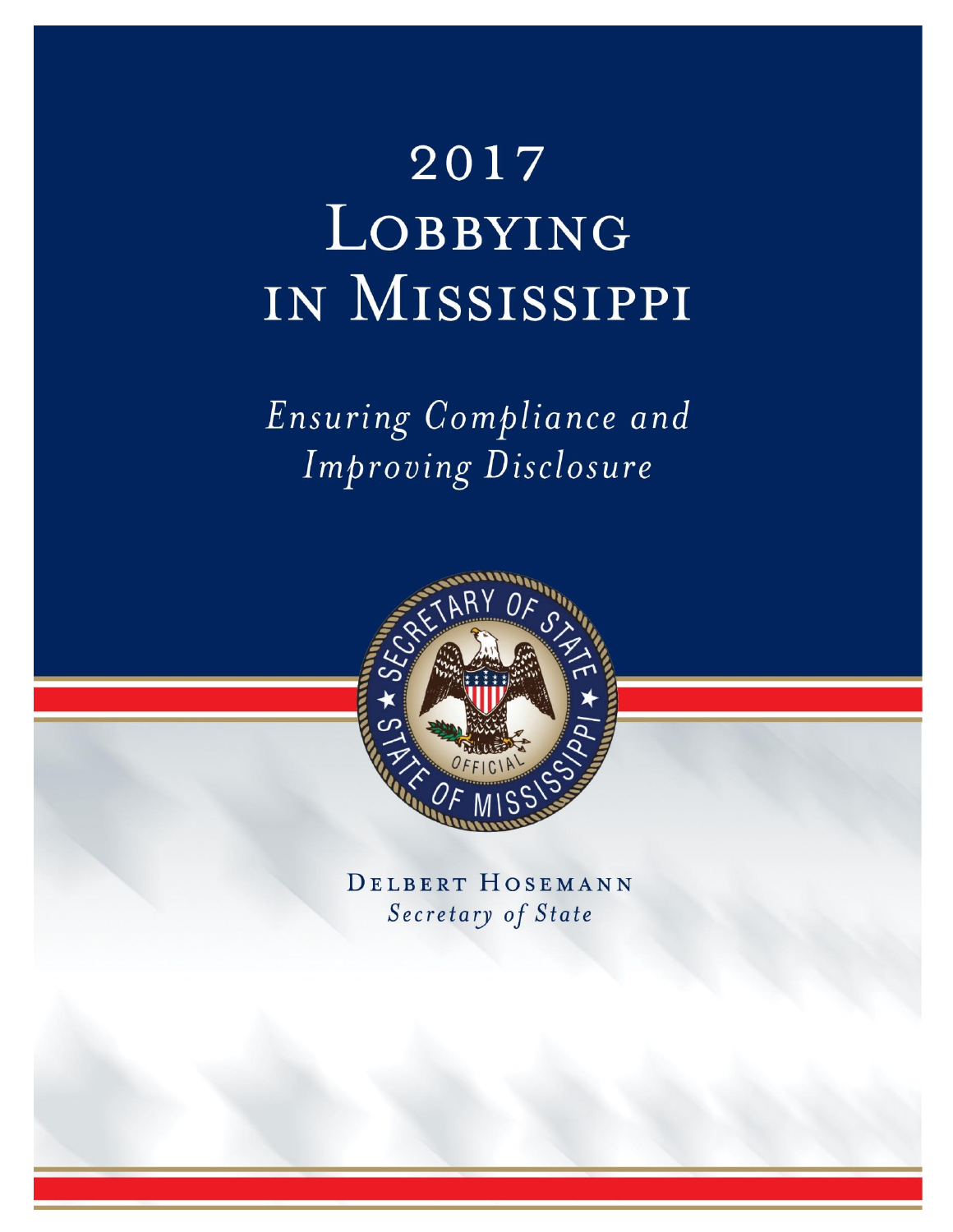### **THIS PAGE INTENTIONALLY LEFT BLANK**

Lobbying in Mississippi 2017 Rev. Oct-16 Page 2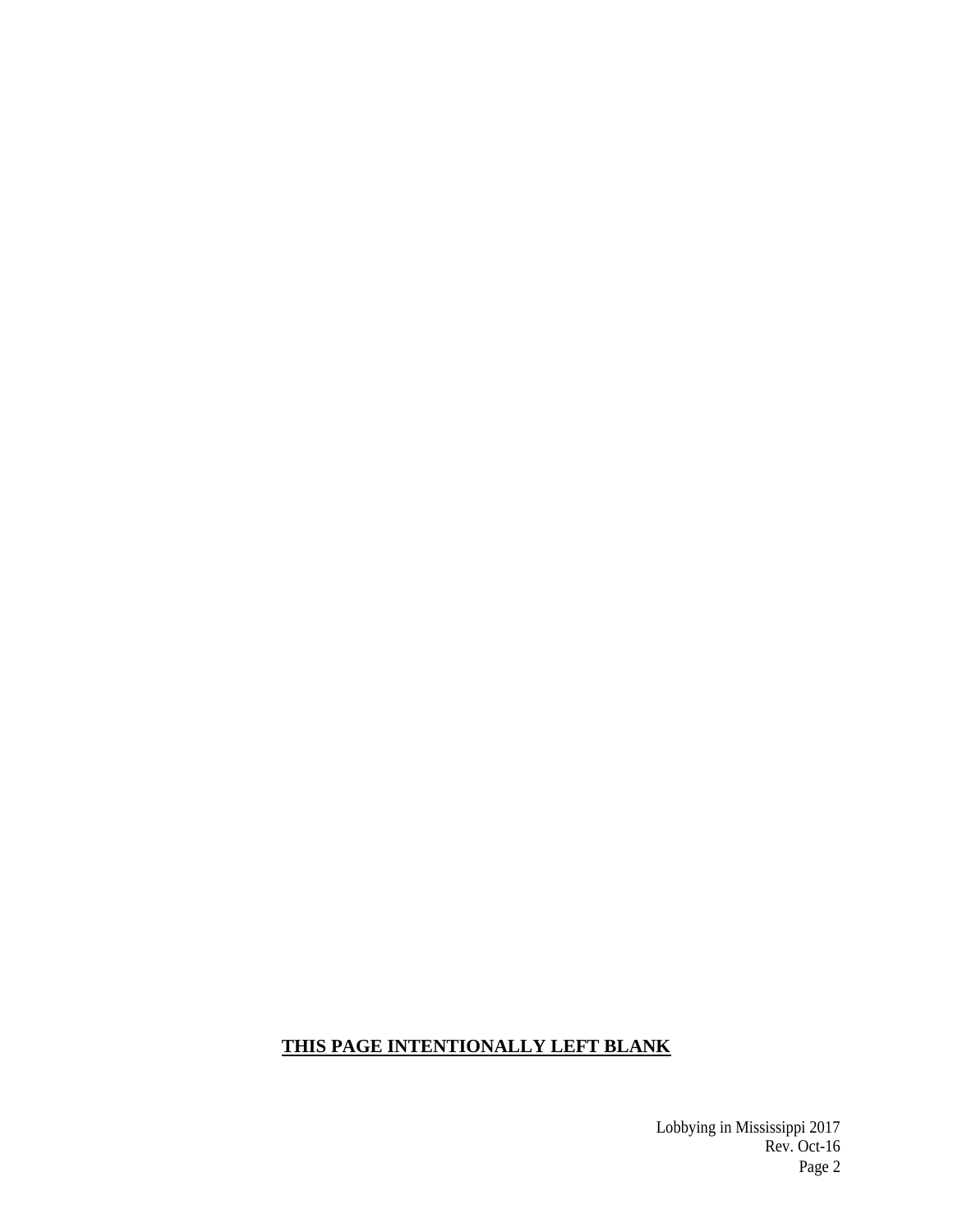

## DELBERT HOSEMANN Secretary of State

401 MISSISSIPPI STREET TELEPHONE (601) 576-2550 POST OFFICE BOX 136 FACSIMILE (601) 576-2545 JACKSON, MISSISSIPPI 39205-0136

Dear Fellow Mississippian:

My staff and I are pleased to publish this edition of *Lobbying in Mississippi*, the guide for lobbyists, lobbyists' clients, and others interested in the lobbying requirements of Mississippi. As Secretary of State, I am committed to providing public access to information. I believe we encourage citizen participation and ensure public trust in government by providing the information people need to participate in the process.

This handbook contains all the information lobbyists and lobbyists' clients need to comply with Mississippi lobbying requirements. Also, as part of our commitment to increasing access to information, I am happy to make all lobbying forms and this guide available through our website at *[www.sos.ms.gov](http://www.sos.ms.gov/)*.

I encourage you to take advantage of the resources offered by our agency, and I hope you find this guide useful and user-friendly. If my office can assist you with additional information or clarification with regard to Mississippi lobbying laws, do not hesitate to call Kenneth Jones at (601) 359-6353 or Hawley Robertson at (601) 359-6360. You may also contact the Elections Division at (800) 829-6786 or (601) 576-2550. Thank you.



Sincerely,

Delbert Hosemann Secretary of State

Lobbying in Mississippi 2017 Rev. Oct-16 Page 3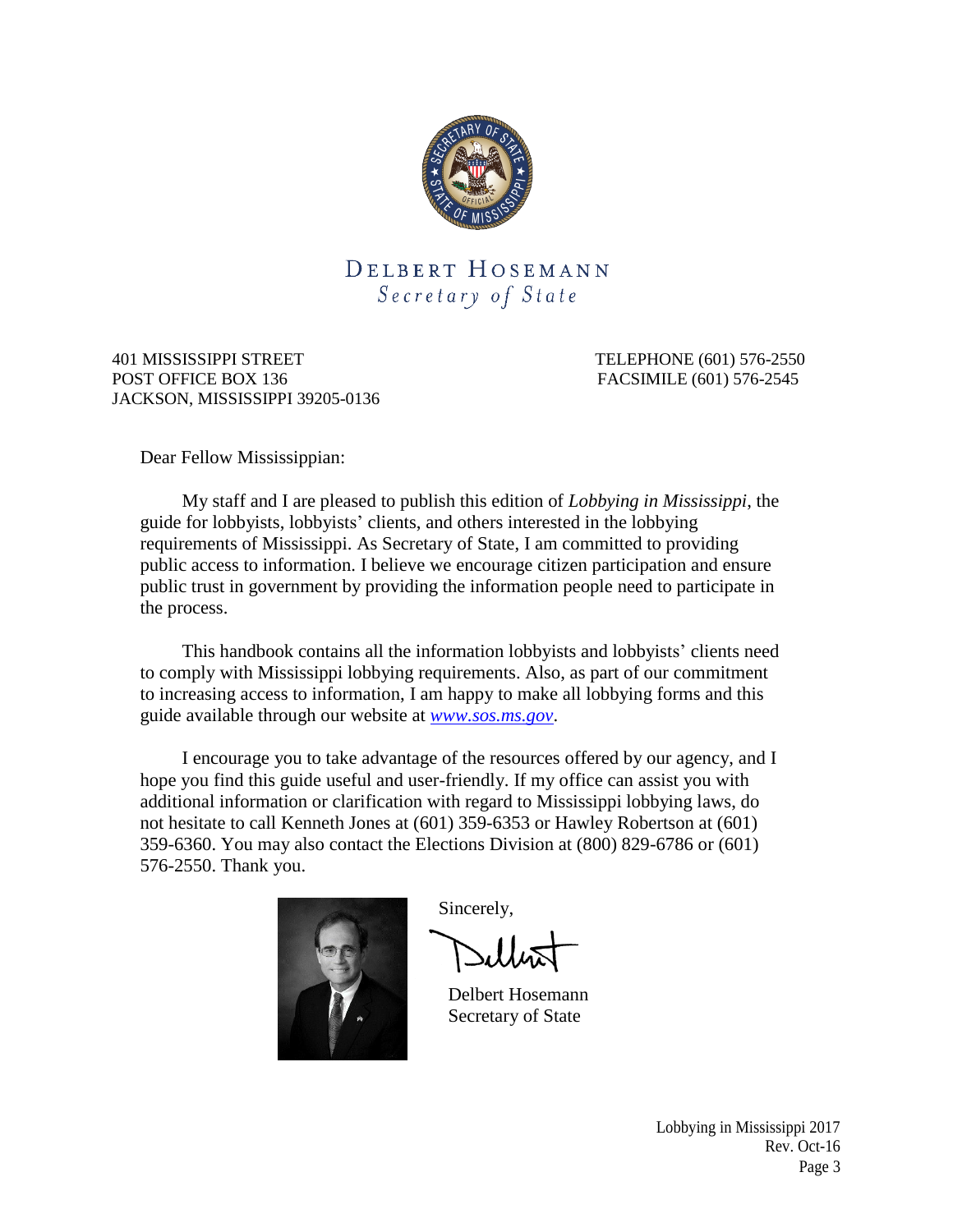## **Table of Contents**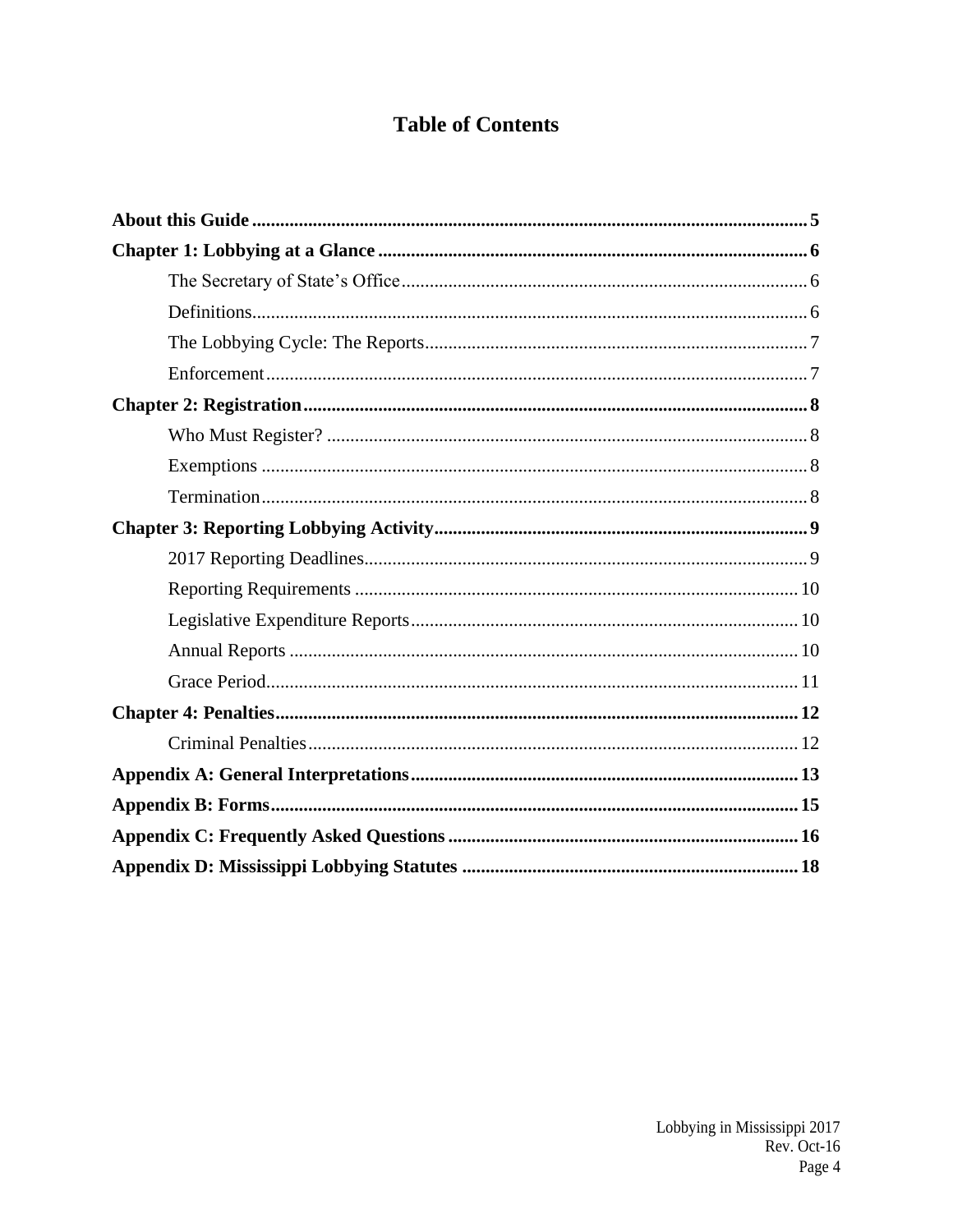## <span id="page-4-0"></span>**About this Guide**

*Lobbying in Mississippi* is published by the Secretary of State's Office as a guide for lobbyists and lobbyists' clients. This publication contains information necessary to ensure compliance with the *Lobbying Law Reform Act of 1994.* Lobbyists and lobbyists' clients are strongly encouraged to familiarize themselves with the Act, *Miss. Code Ann. §§ 5-8-1, et seq*., set forth in full at Appendix D. This guide and all forms referenced herein are available at the Secretary of State's website at *[http://www.sos.ms.gov.](http://www.sos.ms.gov/)* 

#### **For Assistance**



**Mail**

Mississippi Secretary of State's Office Attn: Lobbyist Registration and Reporting Post Office Box 136 Jackson, MS 39205-0136



#### **Location**

Mississippi Secretary of State's Office Heber Ladner Building 401 Mississippi Street Jackson, MS 39201



**Phone**(601) 359-6353 (601) 576-2550 (800) 829-6786



**Fax** (601) 576-2545 (601) 359-1499



**E-mail** [Lobbying@sos.ms.gov](mailto:Lobbying@sos.ms.gov)

### **Customer Service Standards**

The Secretary of State's Office is committed to providing superior customer service efficiently, promptly, and courteously. As a part of that commitment, suggestions, comments, and requests for information are welcome.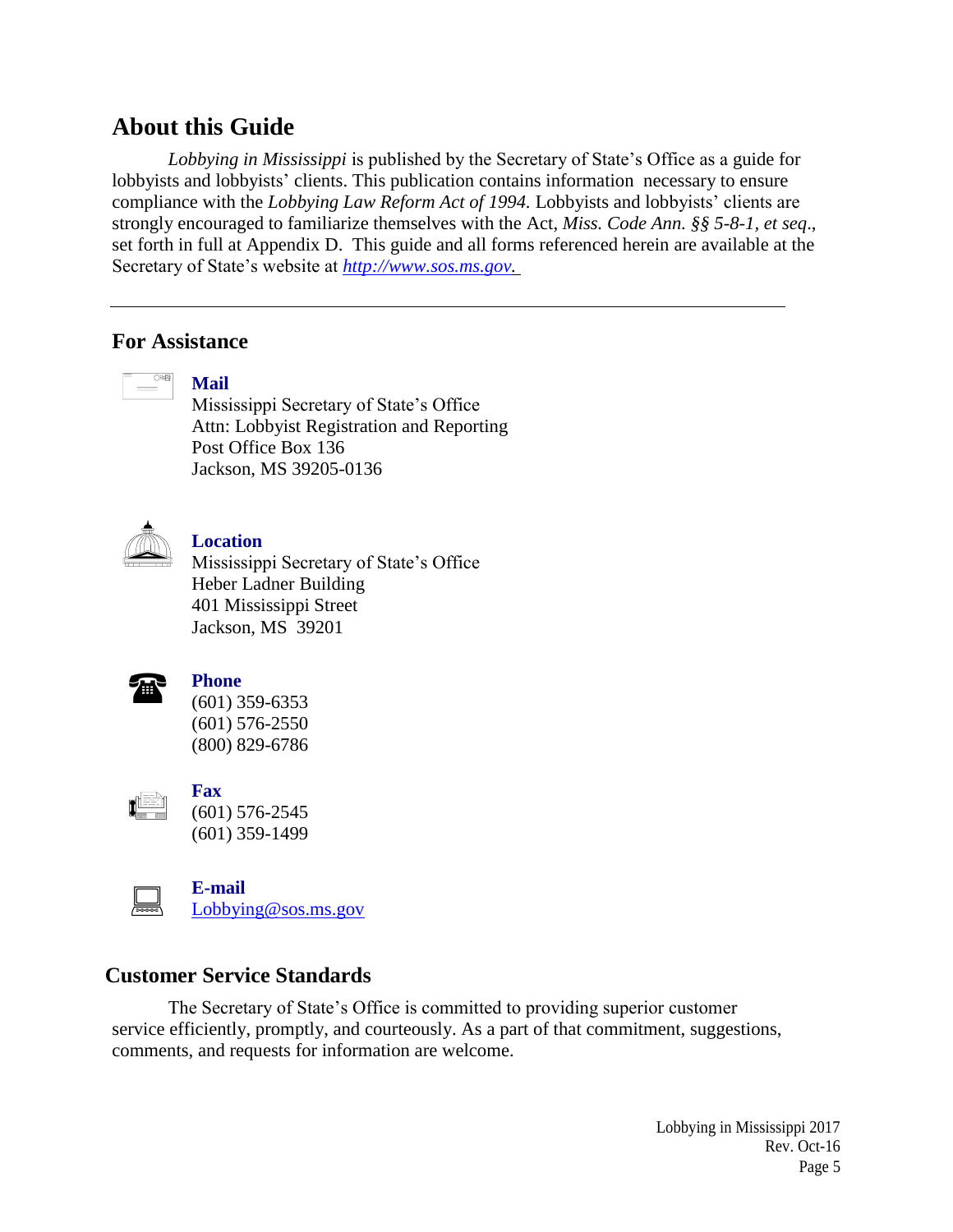## **Chapter 1: Lobbying at a Glance**

<span id="page-5-0"></span>

## <span id="page-5-1"></span>The Secretary of State's Office

The State of Mississippi receives registrations and required reports through electronic filing with the Elections Division of the Secretary of State's Office. The Secretary of State's Office provides all necessary forms online, issues certificates of registration, and makes all filed statements and reports available for public inspection and copying. (*Miss. Code Ann. § 5-8-19*). The Secretary of State's Office may assess a civil penalty against any person who fails to file a required report or who fails to file a required report in compliance with the material particulars of the *Lobbying Law Reform Act of 1994*. (*Miss. Code Ann. § 5-8-17*). All forms and registration information are available online at *[http://www.sos.ms.gov/elec/portal/msel/portal.aspx.](http://www.sos.ms.gov/elec/portal/msel/portal.aspx)* 

## <span id="page-5-2"></span>Definitions

Mississippi law defines "lobbying" as:

- influencing or attempting to influence legislative or executive action through oral or written communication;
- solicitation of others to influence legislative or executive action;
- paying or promising to pay anything of value directly or indirectly related to legislative or executive action. (*Miss. Code Ann. § 5-8-3(k)*).

Mississippi law defines a "lobbyist's client" as:

• an entity or person in whose behalf the lobbyist influences or attempts to influence legislative or executive action.

Mississippi law defines a "lobbyist" as an individual who:

- is employed and receives payments, or who contracts for economic consideration, including reimbursement for reasonable travel and living expenses, for the purpose of lobbying;
- represents a legislative or public official or public employee, or who represents a person, organization, association or other group, for the purpose of lobbying; or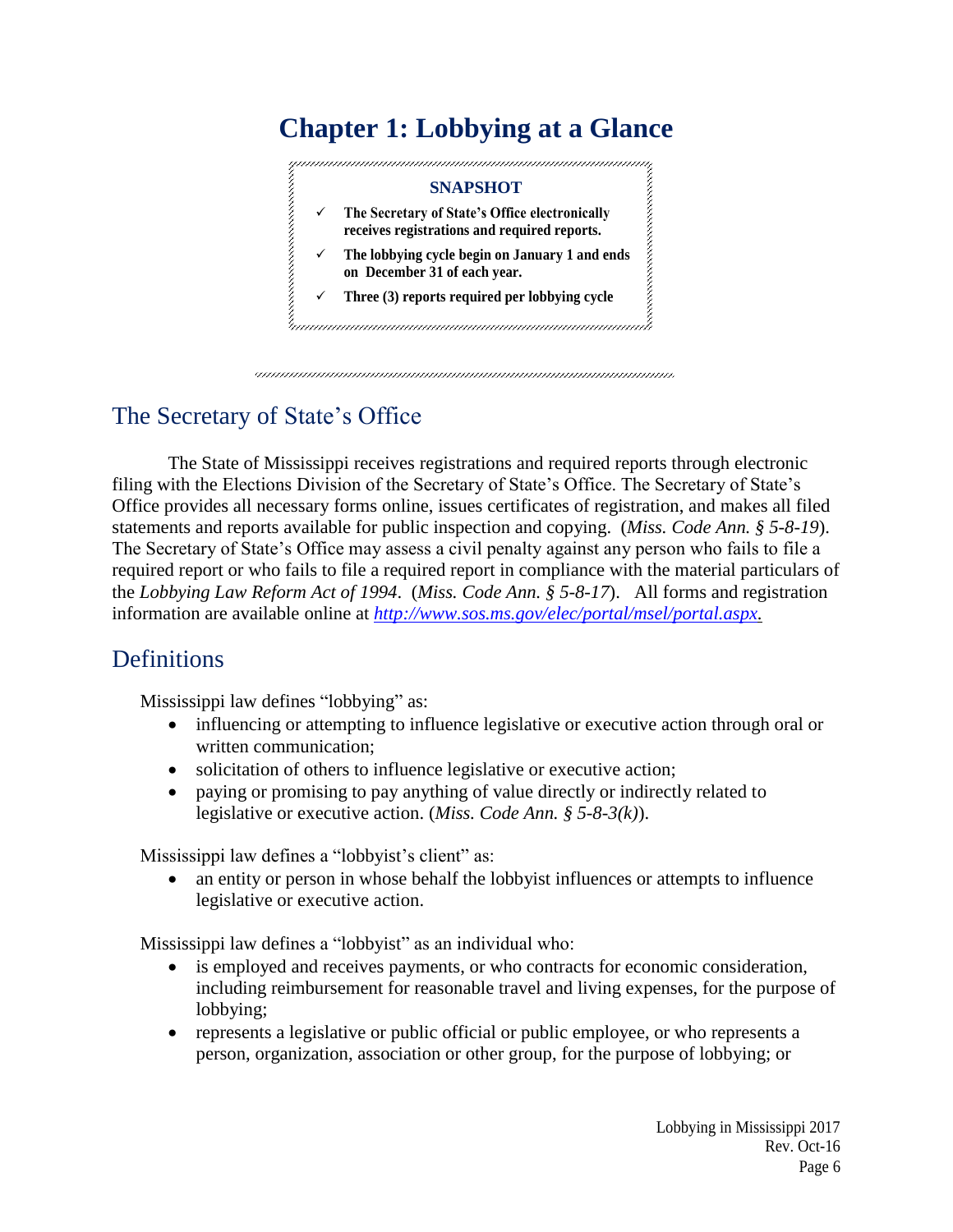is a sole proprietor, owner, part owner, or shareholder in a business, who has a pecuniary interest in legislative or executive action, who engages in lobbying activities. (*Miss. Code Ann. § 5-8-3(l)*).

Mississippi law excludes certain individuals from the definition of "lobbyist" and "lobbyist's client" who are exempt from the registration and reporting requirements of the *Lobbying Law Reform Act of 1994*. See, *Miss. Code Ann. § 5-8-7* at Appendix D for further information.

## <span id="page-6-0"></span>The Lobbying Cycle: The Reports

Current lobbying reporting processes applicable to all lobbyists and their respective clients in the State of Mississippi are the result of the *Lobbying Law Reform Act of 1994*. (*Miss. Code Ann. §§ 5-8-1, et seq.*). Unless excepted from the statutory definition of "lobbyist," every lobbyist and lobbyist's client must file a registration statement with the Secretary of State's Office within five (5) calendar days after becoming a lobbyist or lobbyist's client, or beginning to lobby on behalf of a new client. *The Mississippi lobbying cycle begins on January 1 and ends on December 31 of each calendar year and registration is required each calendar year.* 

All lobbying reports for the cycle are filed electronically with the Secretary of State's Office. Mississippi statute requires all registered **lobbyists** to file three (3) reports during the lobbying cycle:

- Legislative **Mid-Session Report** due on February 25<sup>th</sup>
- Legislative **End-of-Session Report** due within ten (10)days after *sine die*
- **Annual Report** of Expenditures due no later than **January 30th**  (*Miss. Code Ann. § 5-8-11(5)(6)*).

Registered **lobbyists'clients** file one (1) report, the **Annual Report**, with the Secretary of State's Office during the lobbying cycle.

### <span id="page-6-1"></span>Enforcement

The Secretary of State's Office must assess a civil penalty against lobbyists and lobbyists' clients who fail to file a required report by the statutory deadline, or who file a report which fails to comply with the material particulars of the statute(s). (*Miss. Code Ann. § 5-8- 17(1)*). Within five (5) calendar days after any deadline for filing a report, the Secretary of State provides each lobbyist or lobbyist's client who failed to file a required report notice of said failure by certified and regular mail. (*Miss. Code Ann. § 5-8-17(1)(a)*). Beginning with the tenth  $(10<sup>th</sup>)$  calendar day after a filing deadline, the Secretary of State assesses a delinquent lobbyist or lobbyist's client a civil penalty of \$50.00 per day and part of any day until a valid report is filed with the Secertary of State's Office for a maximum of ten (10) days. However, in the discretion of the Secretary of State, the fine may be waived, in whole or in part, if "**unforeseeable mitigating circumstances**" interfered with the timely filing of a required report.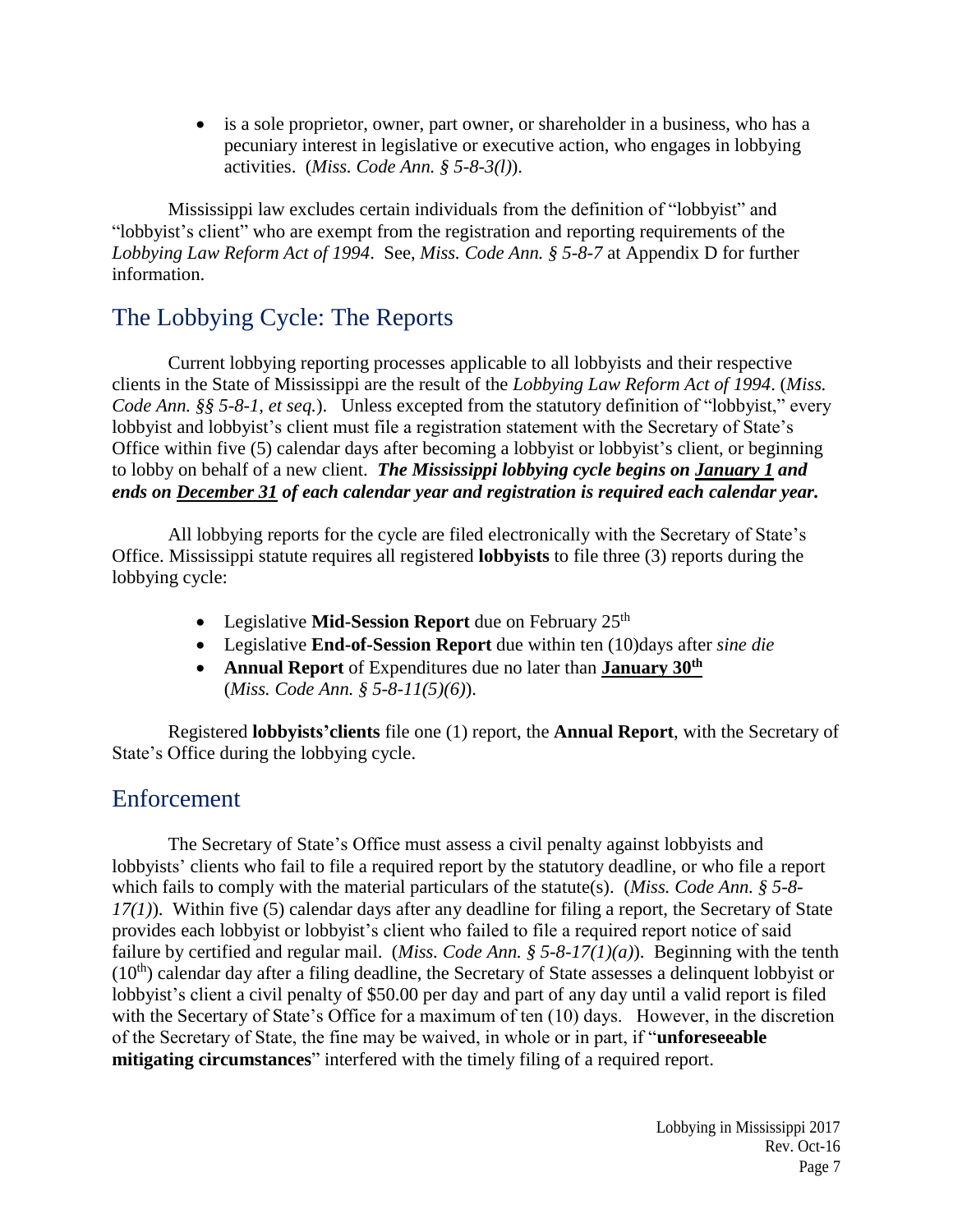## <span id="page-7-0"></span>**Chapter 2: Registration**



## <span id="page-7-1"></span>Who Must Register?

Every lobbyist and every lobbyist's client is required to electronically file a registration statement with the Secretary of State's Office within five (5) calendar days after becoming a lobbyist, becoming a lobbyist's client or beginning to lobby for a new client. Registration forms and additional information is available online at

*<http://www.sos.ms.gov/elec/portal/msel/portal.aspx>*.

The filing of every registration statement must be accompanied by the payment of a twenty-five dollar (\$25.00) registration fee. An additional fee also may be charged per electronic transaction based upon the credit card used to remit initial payment of the registration fee.

Registration is valid for one (1) calendar year, beginning January 1 and ending December 31 of each year. The registration of a lobbyist or lobbyist's client who files after January 1 is effective upon receipt by the Secretary of State's Office and terminates on December 31. Filing a registration statement on January 1 of each year is recommended for those who lobby (or are represented by a lobbyist) on an on-going basis. (*Miss. Code Ann. § 5-8-5*).

## <span id="page-7-2"></span>Exemptions

Mississippi law excludes certain individuals from the definition of "lobbyist" and "lobbyist's client" who are **exempt** from the registration requirement of the *Lobbying Law Reform Act of 1994*. *See Miss. Code Ann. § 5-8-7* at Appendix D for further information.

## <span id="page-7-3"></span>**Termination**

A lobbyist or lobbyist's client may terminate his/her registration prior to the end of the lobbying cycle (i.e., Dec. 31) by filing a **Termination of Lobbyist Registration** (Form T). An **Annual Report** is filed simultaneous with the filing of the termination report, providing a final accounting of all lobbying activity. (*Miss. Code Ann. § 5-8-5(5)*).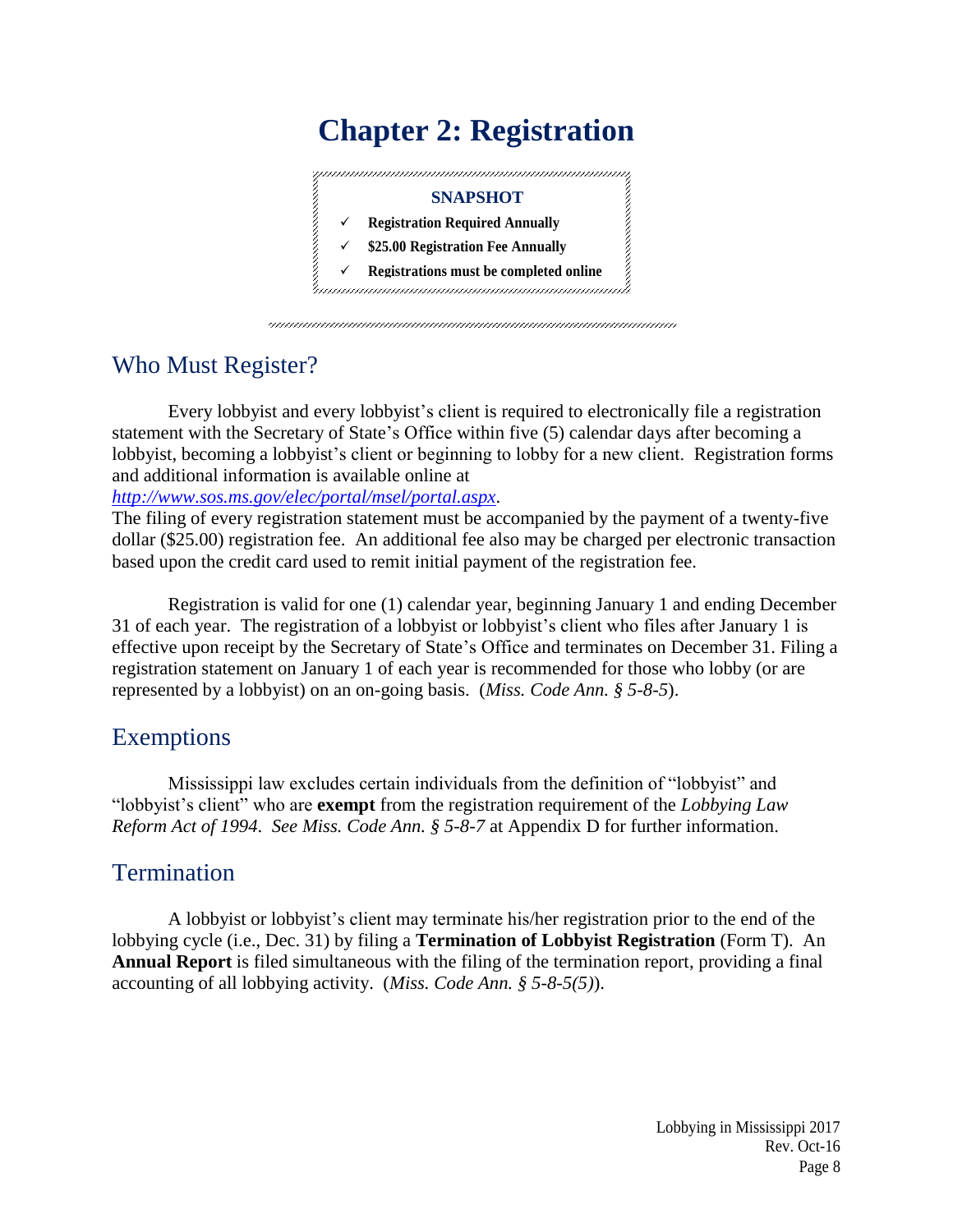## <span id="page-8-0"></span>**Chapter 3: Reporting Lobbying Activity**







DELBERT HOSEMANN Secretary of State

## **2017 Reporting Deadlines**

<span id="page-8-1"></span>**Monday, January 30, 2017**.....................................................................**2016 Annual Report Due** Lobbyist's Annual Report (**FORM A**) Lobbyist's Client Annual Report (**FORM C**) *(Fines begin Thursday, February 9, 2017)* **Saturday, February 25, 2017** .......................................................**2017 Mid-Session Report Due** Legislative Session Report (**FORM E**)  *(Fines begin Monday, March 6, 2017)* **Thursday, April 12, 2017**...........................................................**2017 End-of-Session Report Due**  *(sine die April 2, 2017)* Legislative Session Report (**FORM E**) *(Fines begin Saturday, April 22, 2017)* **Tuesday, January 30, 2018**.....................................................................**2017 Annual Report Due** Lobbyist's Annual Report (**FORM A**) Lobbyist's Client Annual Report (**FORM C**) *(Fines begin Friday, February 9, 2018)*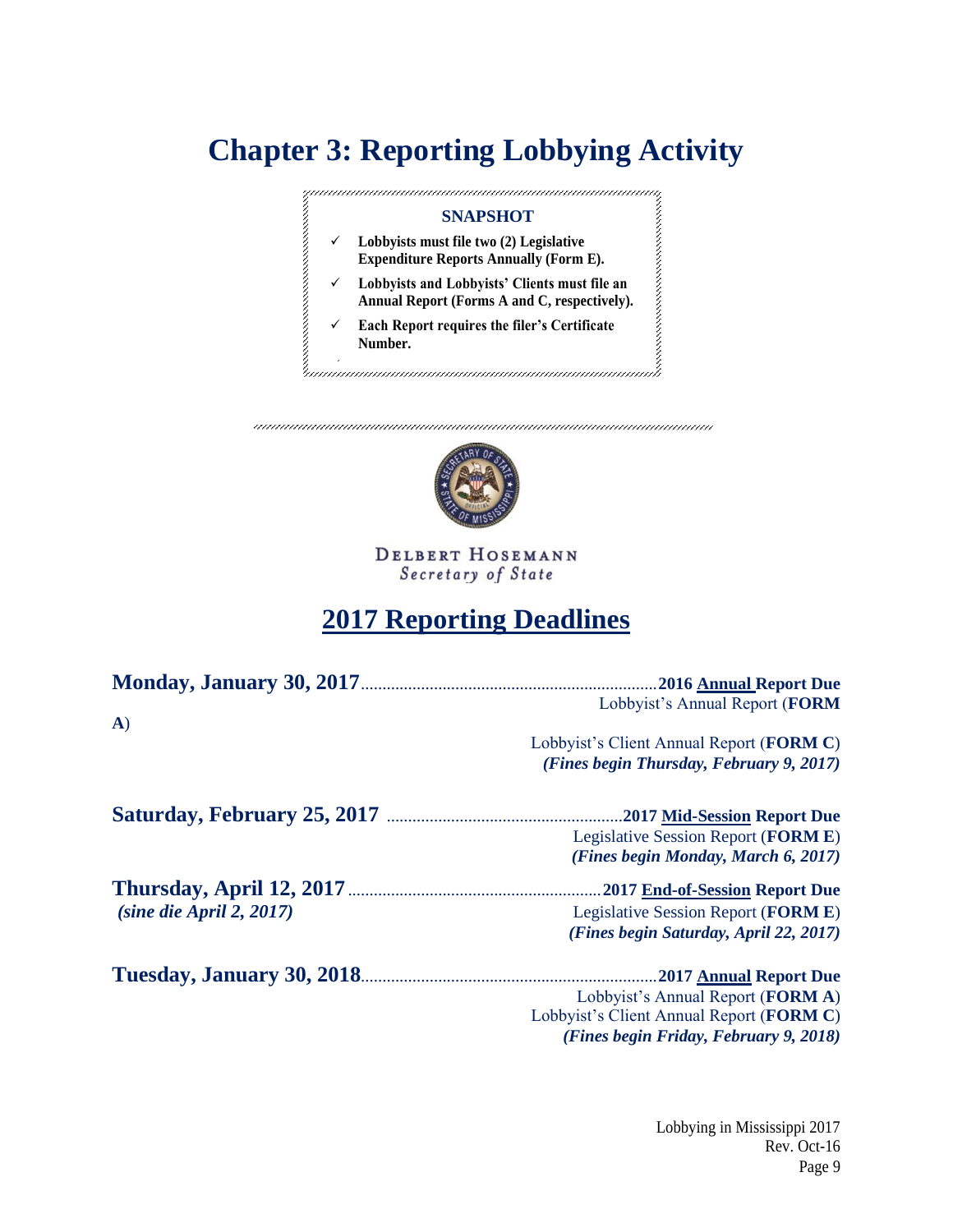## <span id="page-9-0"></span>Reporting Requirements

Reporting expenditures is a mandatory part of the lobbying process. *The Lobbying Law Reform Act of 1994* requires lobbyists to file two (2) **Legislative Expenditure Reports** and one (1) **Annual Report** each calendar year. *A lobbyist must file a separate report for each of his/her clients*. Lobbyists'clients are required to file an **Annual Report** each calendar year.

The filer's Certificate Number must be included on each report. While this number is typically autopopulated in the electronic filing of each report, the number may be found on the lobbyist's certificate issued by the Secretary of State's Office upon registration.

Lobbyists and lobbyists' clients are strongly encouraged to familiarize themselves with the *Lobbying Law Reform Act of 1994*, *Miss. Code Ann. §§ 5-8-1, et seq.* (Appendix D).

All forms are available on-line at *http://www.sos.ms.gov/elec/portal/msel/portal.aspx.*

### <span id="page-9-1"></span>Legislative Expenditure Reports

All lobbyists registered before February 25 must file the **Mid-Session Legislative Expenditure Report** (Form E). This first expenditure report is due on **February 25** of each calendar year, such date representing the mid-point of the legislative session. (*Miss. Code Ann. § 5-8-11(6)*).

All lobbyists registered before the last day of the legislative session must file the **End-of-Session Legislative Expenditure Report** (Form E). This second expenditure report is due **ten (10) days after** *sine die*, i.e., the last day of the legislative session. This date is dependent on the calendar date of *sine die* and is subject to change if the legislative session is extended or shortened.

**Legislative Expenditure Reports** include the name of the executive, legislative or public official or public employee who receives anything of value from the lobbyist or from the lobbyist on behalf of the lobbyist's client, the name of the person receiveing the payment, the name of the person making the payment, the amount of the payment and the date of the payment. These reports must be filed as and when due, even if no reportable expenditures were made by the lobbyist. However, any lobbyist who lobbies local government exclusively is exempt from the requirement of filing the Legislative Expenditure Reports. (*Miss. Code Ann. § 5-8-11(6)*).

Expenditures made after *sine die* or during a special session of the Legislature are disclosed by the lobbyist in his/her **Annual Report** (Form A).

### <span id="page-9-2"></span>Annual Reports

All registered lobbyists (Form A) and lobbyists' clients (Form C) must file an **Annual Report** no later than **January 30** of each calendar year. This report contains information on all expenditures paid or initiated by the lobbyist on behalf of each lobbyist's client during the preceding twelve (12) calendar months (January 1 through December 31), and it includes a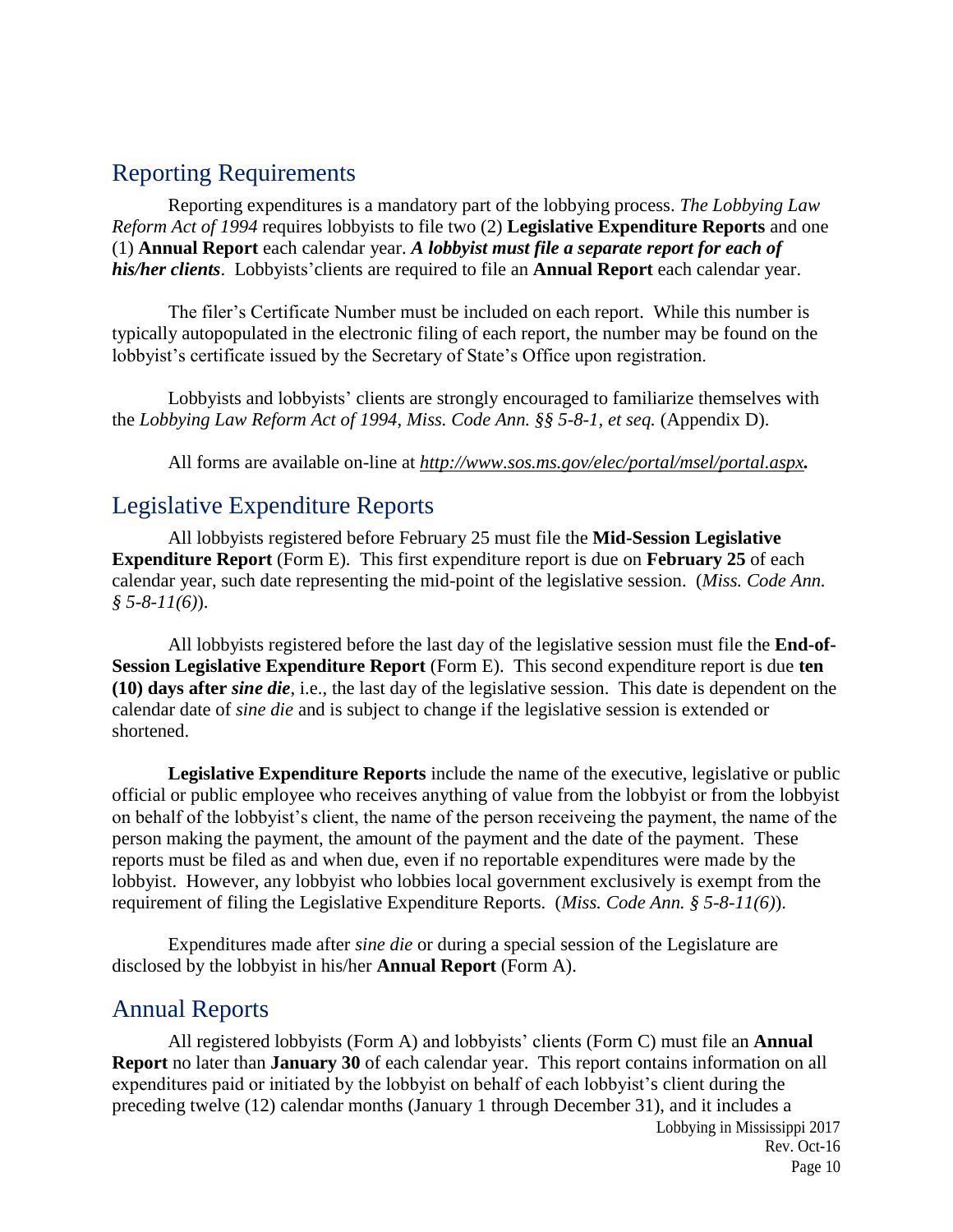cumulative total for the calendar year of all reportable categories. (*Miss. Code Ann. § 5-8- 11(5)*).

## <span id="page-10-0"></span>Grace Period

The law affords a delinquent lobbyist or lobbyist's client a grace period of nine (9) calendar days within which to file a required report and avoid the levy of statutory penalties. Within five (5) calendar days after any deadline for filing a report, the Secretary of State provides each lobbyist or lobbyist's client who failed to file a required report, notice of such failure by certified and regular mail. (*Miss. Code Ann. § 5-8-17(1)(a)*). Beginning with the tenth  $(10<sup>th</sup>)$  calendar day after a filing deadline, the Secretary of State assesses a delinquent lobbyist or lobbyist's client a civil penalty of \$50.00 per day and part of any day until a valid report is filed, for a maximum of ten (10) days.

### *FAILURE TO TIMELY FILE A REQUIRED REPORT MAY RESULT IN THE ASSESSMENT OF A CIVIL PENALTY***.**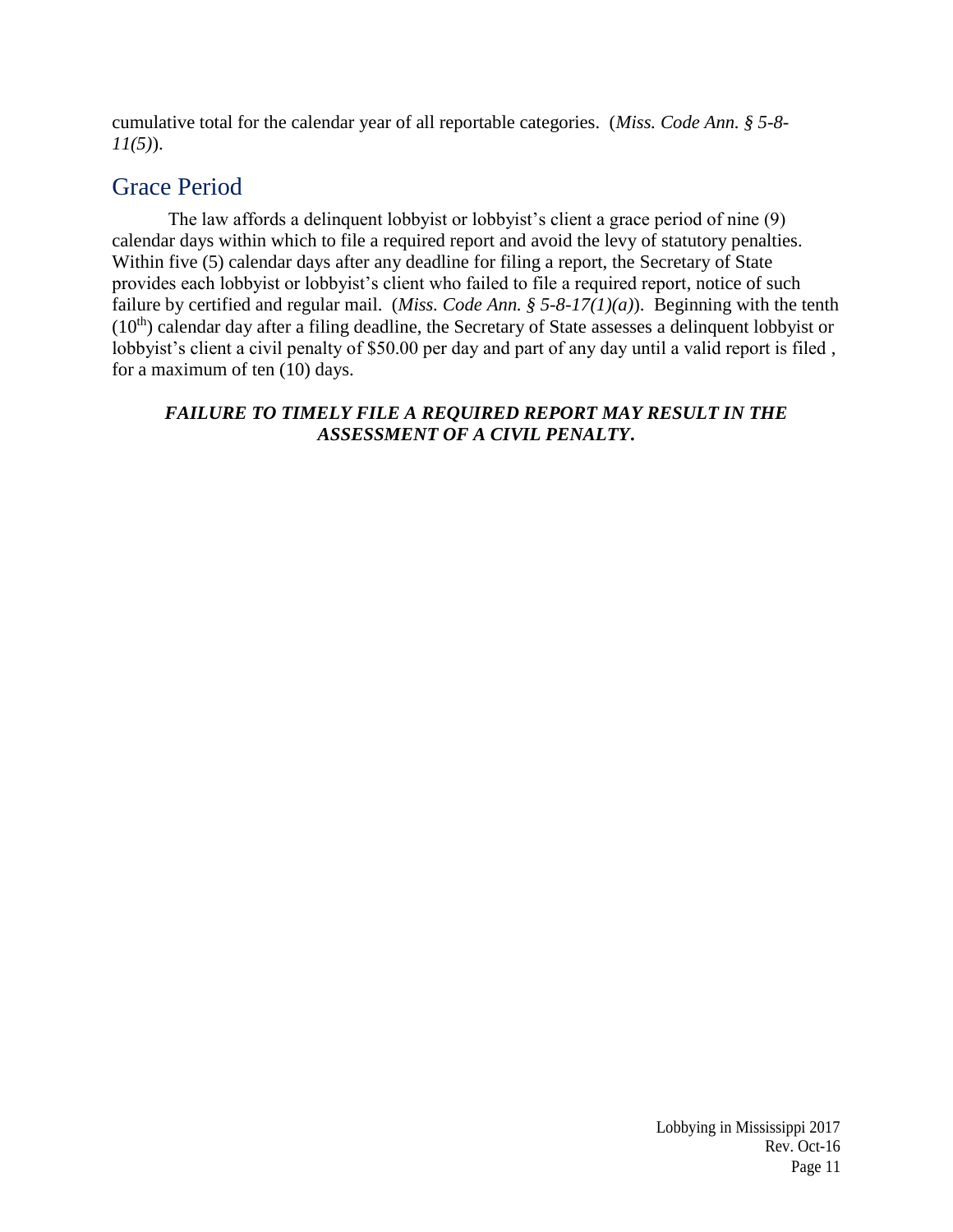<span id="page-11-0"></span>

The Secretary of State's Office must, by statute, assess a civil penalty against any lobbyist and lobbyist's client who fails to file a required report by the statutory deadline, or who files a report which fails to comply with the material particulars of the statute(s). (*Miss. Code Ann. § 5-8-17(1)*). To avoid the assessment of a civil penalty, please ensure all required reports are filed on-line at *http://www.sos.ms.gov/elec/portal/msel/portal.aspx.* no later than 5:00 p.m. CST on the deadline date.

Within five (5) calendar days after any deadline for filing a report, the Secretary of State's Office provides each lobbyist or lobbyist's client who failed to file a required report notice of said failure by certified and regular mail. (*Miss. Code Ann. § 5-8-17(1)(a)*). Beginning with the tenth  $(10<sup>th</sup>)$  calendar day after a filing deadline, the Secretary of State assesses a delinquent lobbyist or lobbyist's client a civil penalty of \$50.00 per day and part of any day until a valid report is filed with the Secertary of State's Office, for a maximum of ten (10) days. Failure to receive written notice prior to the  $10<sup>th</sup>$  calendar day following the filing deadline will not result in a waiver of or reduction in the civil penalty assessed against a delinquent lobbyist or lobbyist's client.

In the discretion of the Secretary of State, a fine may be waived, in whole or in part, if unforeseeable mitigating circumstances, such as the health of the lobbyist, interfered with the timely filing of a required report. (*Miss. Code Ann. § 5-8-17*).

Filing of the required report and payment the fine within ten (10) calendar days of notice by the Secretary of State's Office that a required statement has not been filed constitutes statutory compliance. Payment of the fine without filing the required report does not in any way excuse or exempt any person required to file from the filing requirements and thus, does not constitute statutory compliance.

### <span id="page-11-1"></span>Criminal Penalties

Any person who intentionally violates the provisions of the Act shall, upon conviction for a first offense, be fined not more than \$1,000 and/or imprisoned in the county jail not more than six (6) months and upon conviction for a subsequent offense be fined not more than \$5,000 and/or imprisoned in the Penitentiary not more than three (3) years. (*Miss. Code Ann. § 5-8-21*).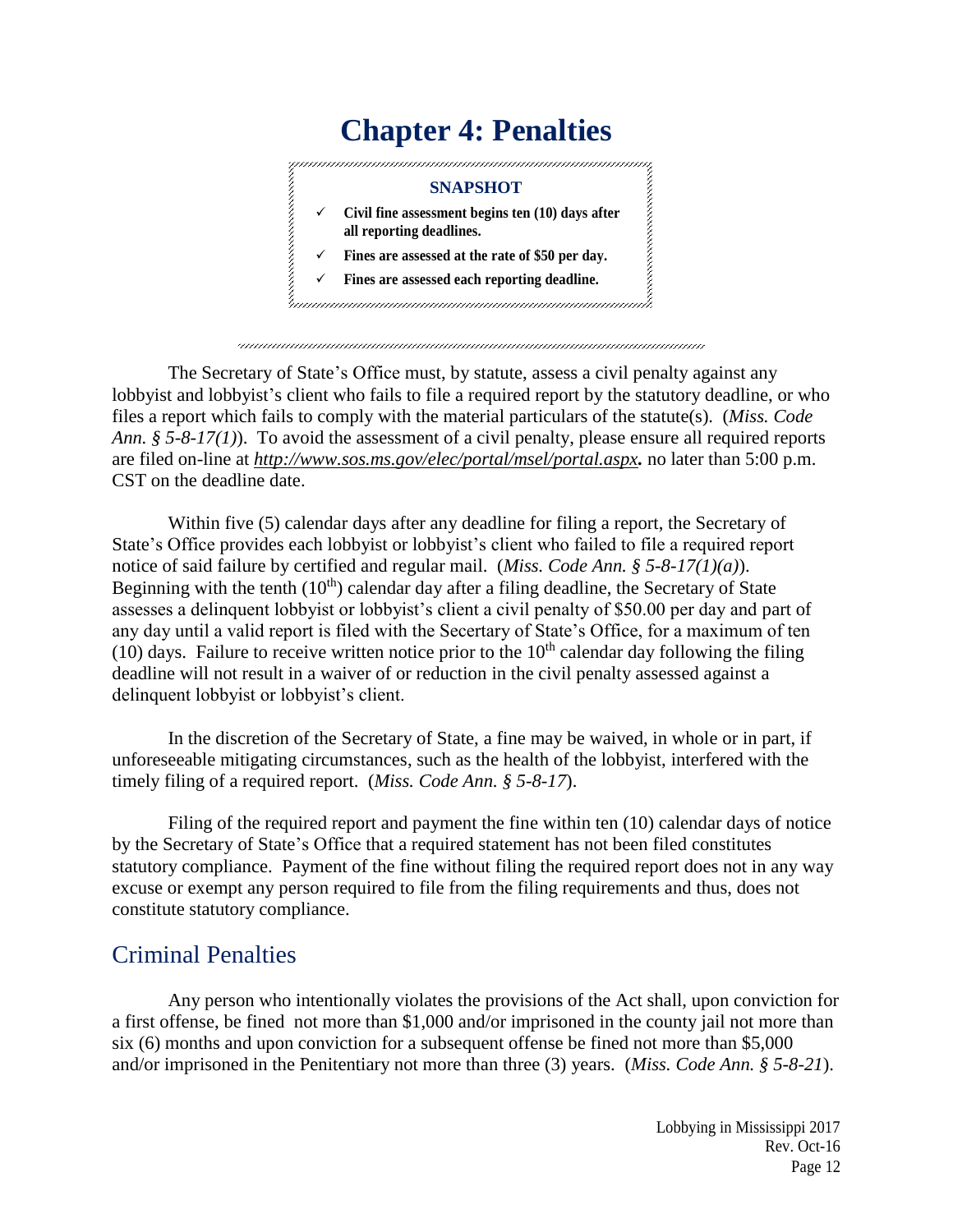## **Appendix A: General Interpretations**

#### <span id="page-12-0"></span>**Sales**

Payments or expenses associated with sales to state and local governments that are subject to the purchasing laws of the State of Mississippi are generally not subject to the lobbying law registration or reporting requirements. *See* Mississippi Attorney General's Official Opinion to the Honorable Tim Ford dated February 17, 1995 (Opinion No. 1994-0837). Copies of this opinion may be obtained on-line at *[www.ago.state.ms.us](http://www.ago.state.ms.us/)*.

#### **Executive Action**

Miss. Code Ann. § 5-8-3(d) (1972) defines **executive action** as:

(d) the proposal, drafting, development, consideration, amendment, adoption, approval, promulgation, issuance, modification, rejection or postponement by a state or local governmental entity of a rule, regulation, order, decision, determination or other quasi-legislative action or proceeding.

Accordingly, routine matters by agencies and local governments which do not require an official order or other official action described above do not generally fall within the definition of executive action*.*

#### **Quasi-Judicial Action**

While the definition of executive action in *Miss. Code Ann. § 5-8-3(d)* includes references to various executive and quasi-legislative actions, no reference is made to quasijudicial proceedings.

Accordingly, the position of the Secretary of State's Office is that payments or expenses associated solely with a purely quasi-judicial forum or proceeding are not subject to the requirements of the lobbying law.

#### **Community Economic Development Agencies**

As a general rule, the Secretary of State's Office does not regard as influence on executive or legislative action the traditional activities of government-funded community economic development agencies — including the promotion of location and expansion of businesses in a specific community or geographic area.

Thus, such bona-fide economic development activities undertaken by community economic development agencies which are funded in whole or in part by government funds (including chambers of commerce which receive government funding) may generally be undertaken without being subject to the lobbying law.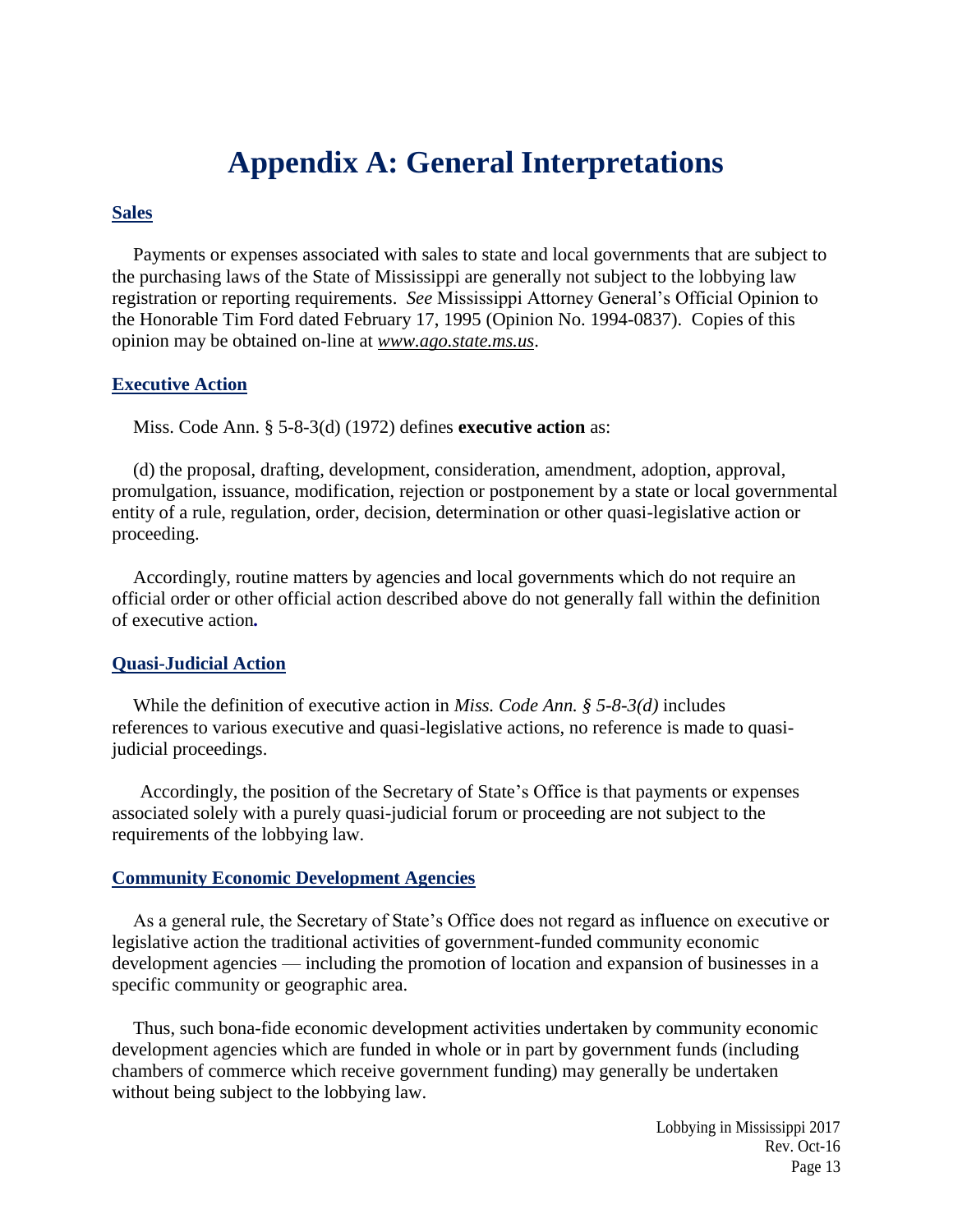However, the agency or chamber should register and report lobbying activity if it undertakes a lobbying effort unrelated to its economic development mission within its particular community or geographic area.

Acknowledging that government-funded community economic development agencies frequently enlist the support of existing business enterprising in assisting their bona-fide economic development activities, the position of the Secretary of State's Office is that such assistance is likewise generally not subject to the lobbying law if the community economic development agency makes a specific request for a particular form of assistance. Contemporaneous records should be kept of all such requests.

#### **Training For Community Health, Safety, and Welfare**

The Secretary of State's Office generally does not regard as lobbying activity expenditures made strictly in the context of training offered for the general health, safety, and welfare of the community. For example, training provided to local government employees on utility line safety is not considered lobbying.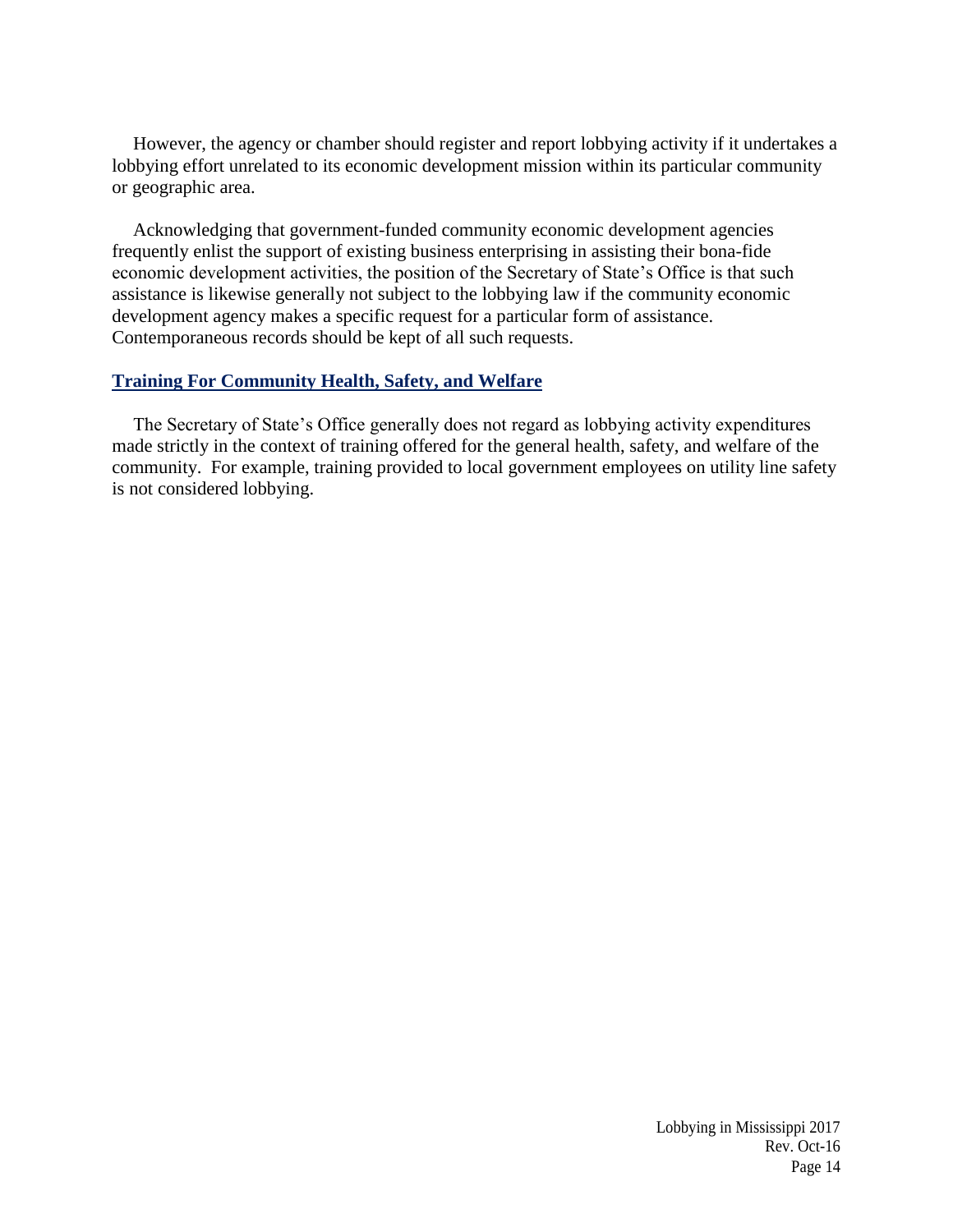## **Appendix B: Forms**

- <span id="page-14-0"></span>**Form R** - Lobbyist's Registration Form that establishes the relationship between the lobbyist and the lobbyist's client during the lobbying cycle. A lobbyist must file a registration form *each* calendar year.
- **Form T**  Lobbyist's Termination Report that dissolves the relationship between the lobbyist and the lobbyist's client. Form T should only be filed if the lobbyist terminates services before the end of the lobbying cycle.
- **Form X**  Supplemental Itemized Expenditure Report. It may be used as an attachment to Form A and Form C.
- **Form XL**  Supplemental Itemized Legislative Expenditure Report. It may be used as an attachment to Form E.
- **Form XMC**  Supplemental Itemized Expenditures Benefiting Multiple Clients Report. It may be used as an attachment to Form E and Form A.
- **Form XP**  Supplemental Itemized Reception Report. It may be used as an attachment for Form A and Form C.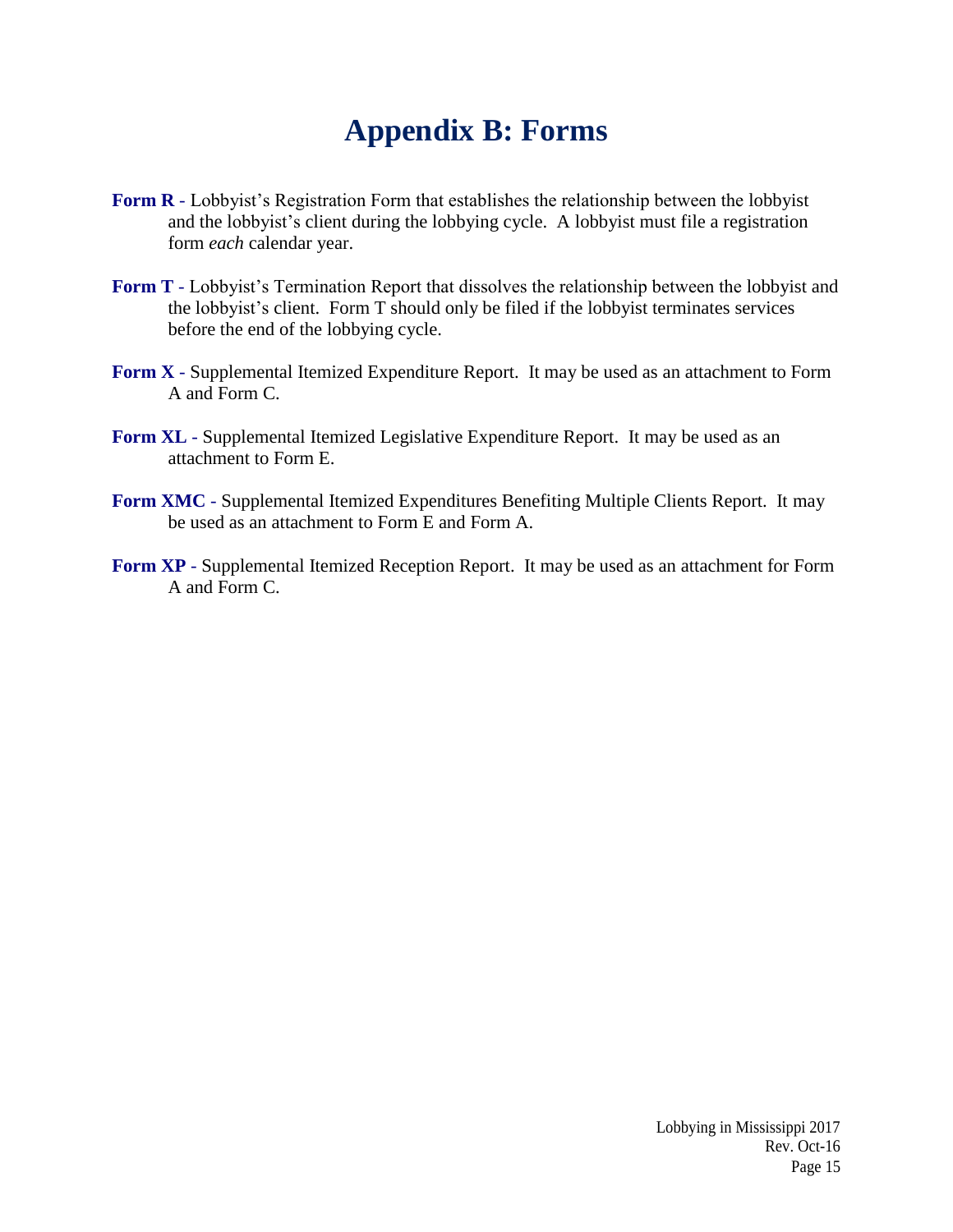## **Appendix C: Frequently Asked Questions**

- <span id="page-15-0"></span>**Q. The grace period for filing reports ends on a Saturday. If I file my report on the following Monday, am I still assessed a penalty?**
- *A. Yes. The grace period allows nine (9) calendar days to file after the filing deadline without penalty. Fines are assessed beginning on the 10th calendar day following the filing deadline.*

#### **Q. Are fines assessed by business days or calendar days?**

*A. Calendar days, including Saturdays, Sundays, and legal holidays, if they fall within the penalty period.*

#### **Q. Are campaign contributions reported on lobbying reports?**

**A.** *No. Lawful campaign contributions are not reported on lobbying disclosure reports if they are subject to the campaign finance disclosure laws of Mississippi.*

#### **Q. I am a public official. When a constituent buys me a cup of coffee is that supposed to be reported?**

*A. As long as the constituent is not lobbying on behalf of a client, and not spending more than \$200 in the aggregate in a calendar year on public officials, the constituent would be exempt.*

#### **Q. Is lobbying of federal officials, elected or appointed, subject to Mississippi's lobbying laws?**

*A. No. However, lobbying of state, county, municipal, and other local officials is covered by Mississippi's lobbying law.* 

- **Q. If something of value is given to a judicial official is that required to be reported?**
- *A. No. Judges are not subject to Mississippi's lobbying law.*
- **Q. I am a private citizen who wants to contact my local legislators about a bill I am supporting. Must I register as a lobbyist?**
- *A. Generally, you are exempt if no more than \$200 in the aggregate is spent on influencing legislators.*
- **Q. If my company pays for "educational" or "recreational" trips for public officials, are they exempt from reporting?**
- *A. No. Reports must be made for travel, lodging, and/or entertainment expenses.*
- **Q. I'm an association member, and I took a couple of legislators to dinner before an important committee vote. Must I register as a lobbyist?**
- *A. You must register as a lobbyist if you spend more than \$200 in the aggregate per year on public officials.*
- **Q. I'm an association member, and I come to Jackson one week each year, usually spending about \$2,000 meeting with state officials regarding their agencies' decisions. Must I register as a lobbyist?**
- *A. Yes. If you spend more than \$200 per year in the aggregate to influence decisionmaking by public officials, you must register as a lobbyist.*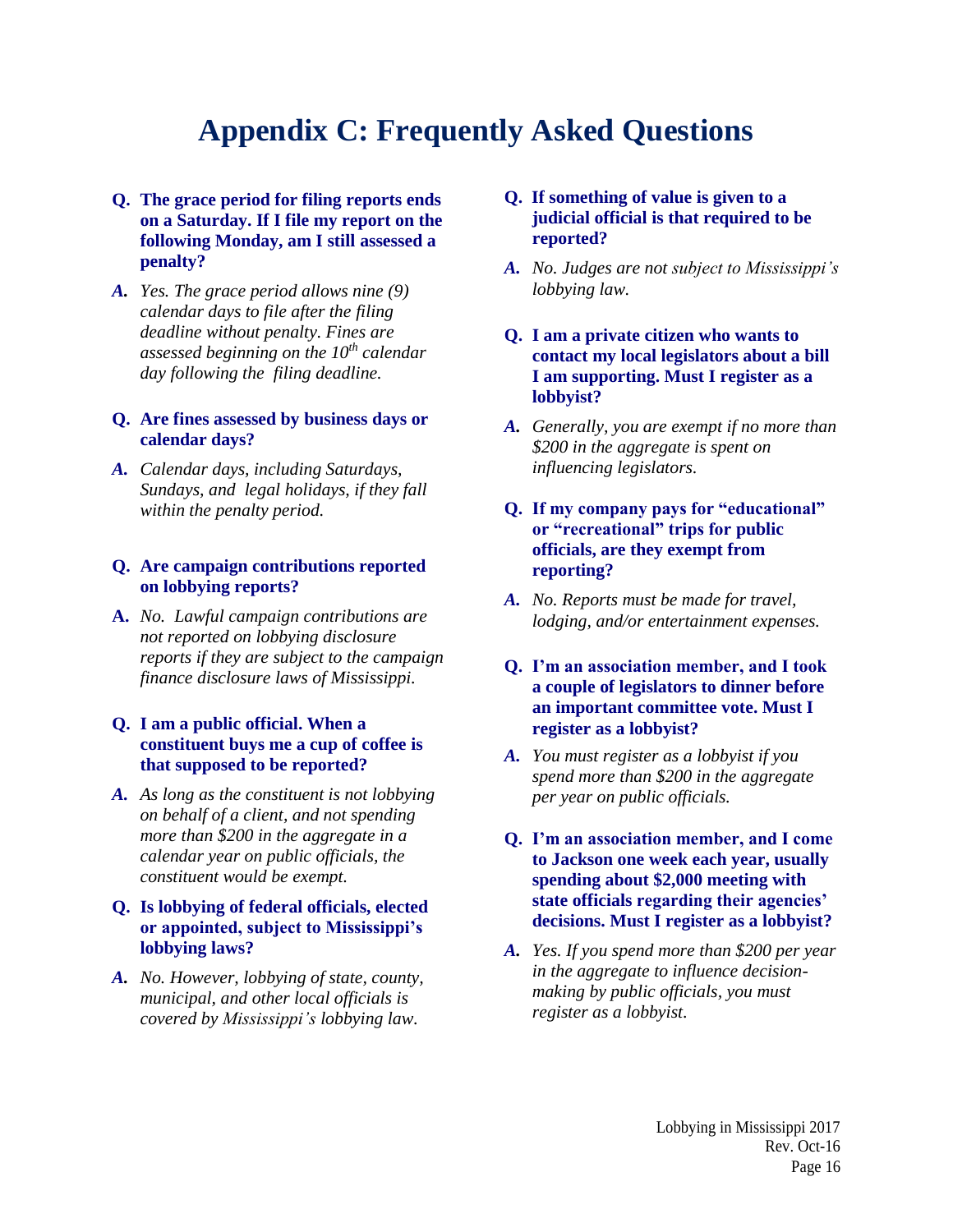**Q. I am an attorney arguing a case before a Mississippi court. Must I register as a lobbyist?**

- *A. No. The lobbying law applies only to legislative and executive bodies, boards and commissions, including boards of supervisors.*
- **Q. I am a state agency employee, whose job involves working with legislators to promote or defeat legislation of interest to my agency. Must I register as a lobbyist?**
- *A. Yes, if lobbying is a primary or regular function of your job, or if you give the legislators more than \$200 in the aggregate worth of things of value in a calendar year.*
- **Q. I own a few shares in a company that employs lobbyists. If I take a legislator to dinner about a bill affecting that company, must I register as a lobbyist?**
- *A. No, unless you spend more than \$200 in the aggregate per year to influence the decisions of public officials.*

#### **Q. I am a registered lobbyist. If I buy a public official a \$12 lunch, what must I report?**

- *A. When buying lunch for a public official, you must report the lunch, the value of the lunch, where the lunch occurred, your name, and the name of the official.*
- **Q. I work for a "good government" organization that encourages its members to contact their legislators to attempt to influence their votes on specific legislation. Should we list this expense on our periodic reports?**
- *A. Yes.*
- **Q. Our company, which is registered as a lobbyist's client, invites the entire**

#### **Legislature and all statewide officials to a reception each year. Must we itemize the names of all attendees?**

- *A. No. The law specifically exempts from itemization requirements receptions held for the entire Legislature and all statewide officials. This statute refers to food at such an event as "for immediate consumption," which means it is eaten within the span of one day.*
- **Q. Because of errors by the post office (or misrouting of mail in my office), I never received my fine warning letter until after the fine was assessed. Will I still be assessed a civil penalty?**
- *A. Yes. Failure to receive written notice prior to the 10th calendar day following the filing deadline will not result in a waiver of or reduction in the civil penalty assessed against a delinquent lobbyist or lobbyist's client.*

*Lobbyists and lobbyists' clients are advised to familiarize themselves with the statutory requirements and dates. The law requires the final fine warning notice to be mailed but does not condition assessment of the fine on receipt prior to the fine assessment date*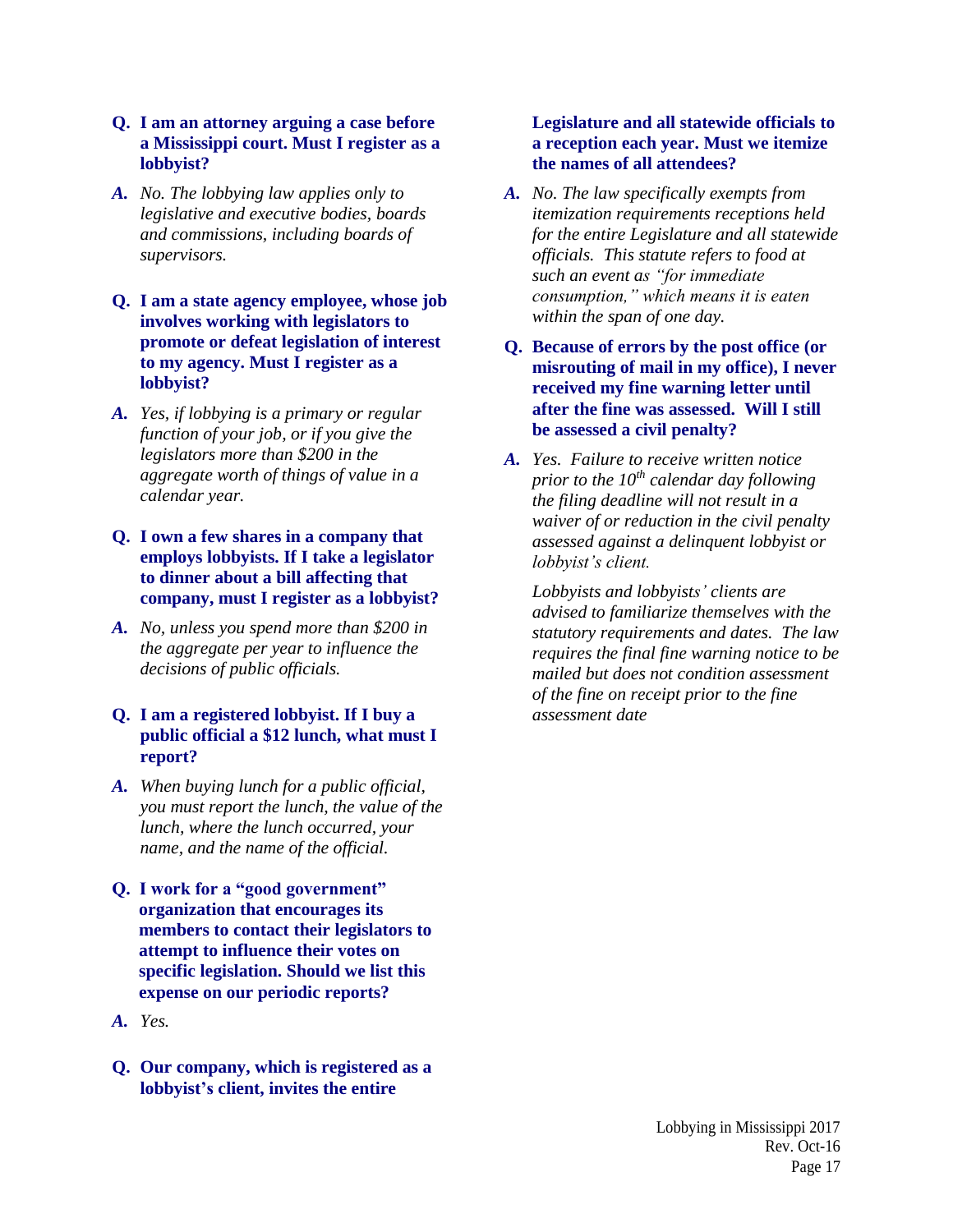## **Appendix D: Mississippi Lobbying Statutes**

<span id="page-17-0"></span>**Sec. 5-8-1. Short Title. Sec. 5-8-3. Definitions. Sec. 5-8-5. Registration statements; filing; contents; length of registration period; effective date of registration; termination of registration; forms. Sec. 5-8-7. Persons excluded from definition of "Lobbyist" and "Lobbyist's Client." Sec. 5-8-9. Report of expenditures of Lobbyist's Client; exceptions. Sec. 5-8-11. Report of payments received by Lobbyist from each Lobbyist's Client; exceptions. Sec. 5-8-13. Prohibited acts; required acts. Sec. 5-8-15. Investigations of violations of chapter. Sec. 5-8-17. Penalties; Ethics Commission hearings; appeals; investigation by Attorney General of continued non-compliance. Sec. 5-8-19. Duties of Secretary of State. Sec. 5-8-21. Penalties for intentional violations; prosecution of corporation or association not barred.**

**Sec. 5-8-23. Severability clause.**

#### **Sec. 5-8-1. Short Title.**

This chapter shall be cited as the "Lobbying Law Reform Act of 1994."

#### **Sec. 5-8-3. Definitions.**

The following words and phrases shall have the meanings ascribed herein unless the context clearly indicates otherwise:

(a) (i) "Anything of value" means:

1. A pecuniary item, including money, or a bank bill or note;

2. A promissory note, bill of exchange, order, draft, warrant, check or bond given for the payment of money;

3. A contract, agreement, promise or other obligation for an advance, conveyance, forgiveness of indebtedness, deposit, distribution, loan, payment, gift, pledge or transfer of money;

4. A stock, bond, note or other investment interest in an entity;

5. A receipt given for the payment of money or other property;

6. A right in action;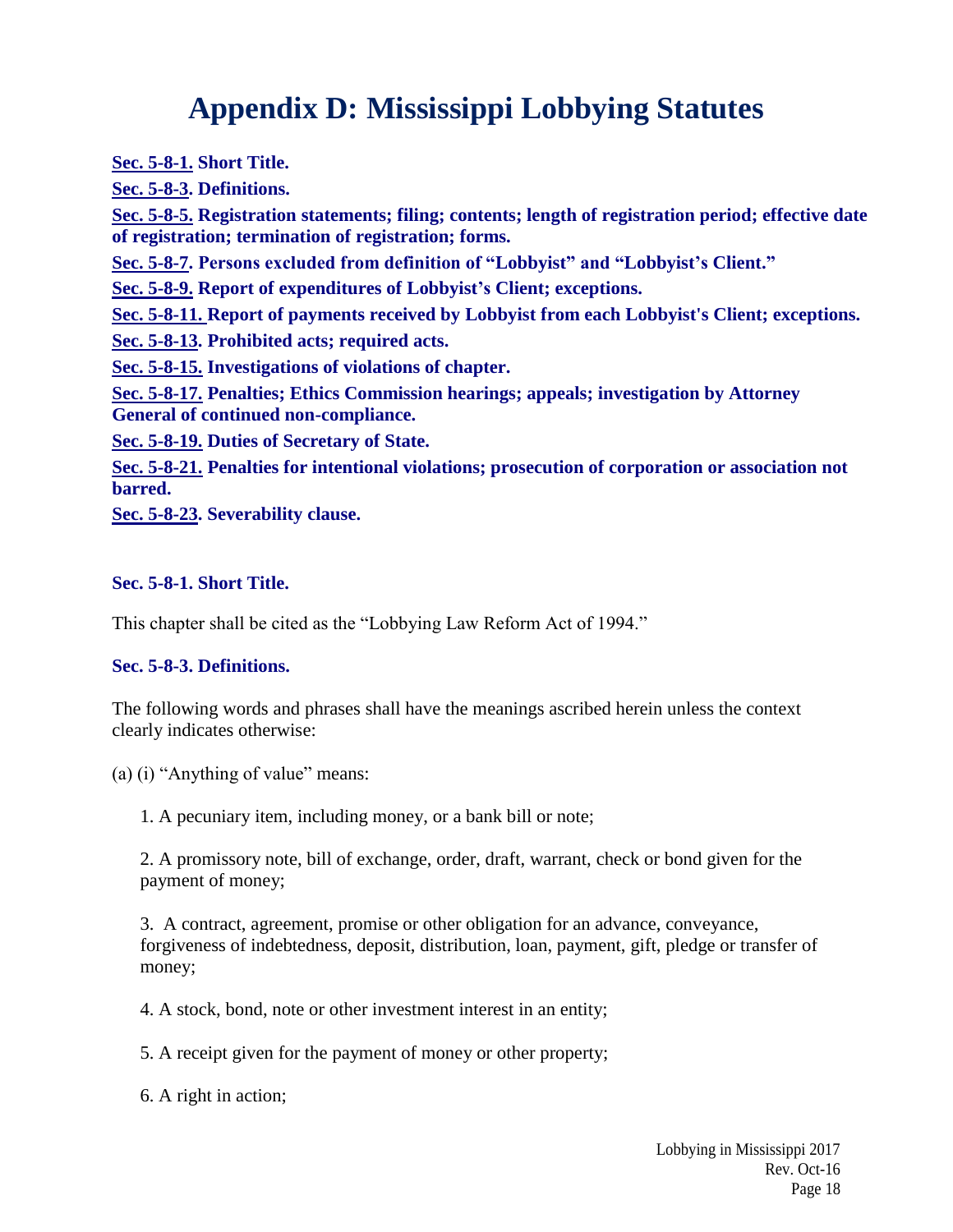7. A gift, tangible good, chattel or an interest in a gift, tangible good or chattel;

8. A loan or forgiveness of indebtedness;

9. A work of art, antique or collectible;

10. An automobile or other means of personal transportation;

11. Real property or an interest in real property, including title to realty, a fee simple or partial interest, present or future, contingent or vested within realty, a leasehold interest, or other beneficial interest in realty;

12. An honorarium or compensation for services;

13. A rebate or discount in the price of *anything of value*, unless the rebate or discount is made in the ordinary course of business to a member of the public without regard to that person's status as an executive, legislative or public official or public employee, or the sale or trade of something for reasonable compensation that would ordinarily not be available to a member of the public;

14. A promise or offer of employment;

15. Any other thing of value that is pecuniary or compensatory in value to a person, except as otherwise provided in subparagraph (ii) of this paragraph; or

16. A payment that directly benefits an executive, legislative or public official or public employee or a member of that person's immediate family.

(ii) *Anything of value* does not mean:

1. Informational material such as books, reports, pamphlets, calendars or periodicals informing an executive, legislative or public official or public employee of her or his official duties;

2. A certificate, plaque or other commemorative item which has little pecuniary value;

3. Food and beverages for immediate consumption provided by a Lobbyist up to a value of ten dollars (\$10) in the aggregate during any calendar year;

4. Campaign contributions reported in accordance with Section 23-15-801 et seq., Mississippi Code of 1972.

(b) "Commission" means the Mississippi Ethics Commission, when used in the context of Section 5-8-19 of this chapter.

(c) "Compensation" means: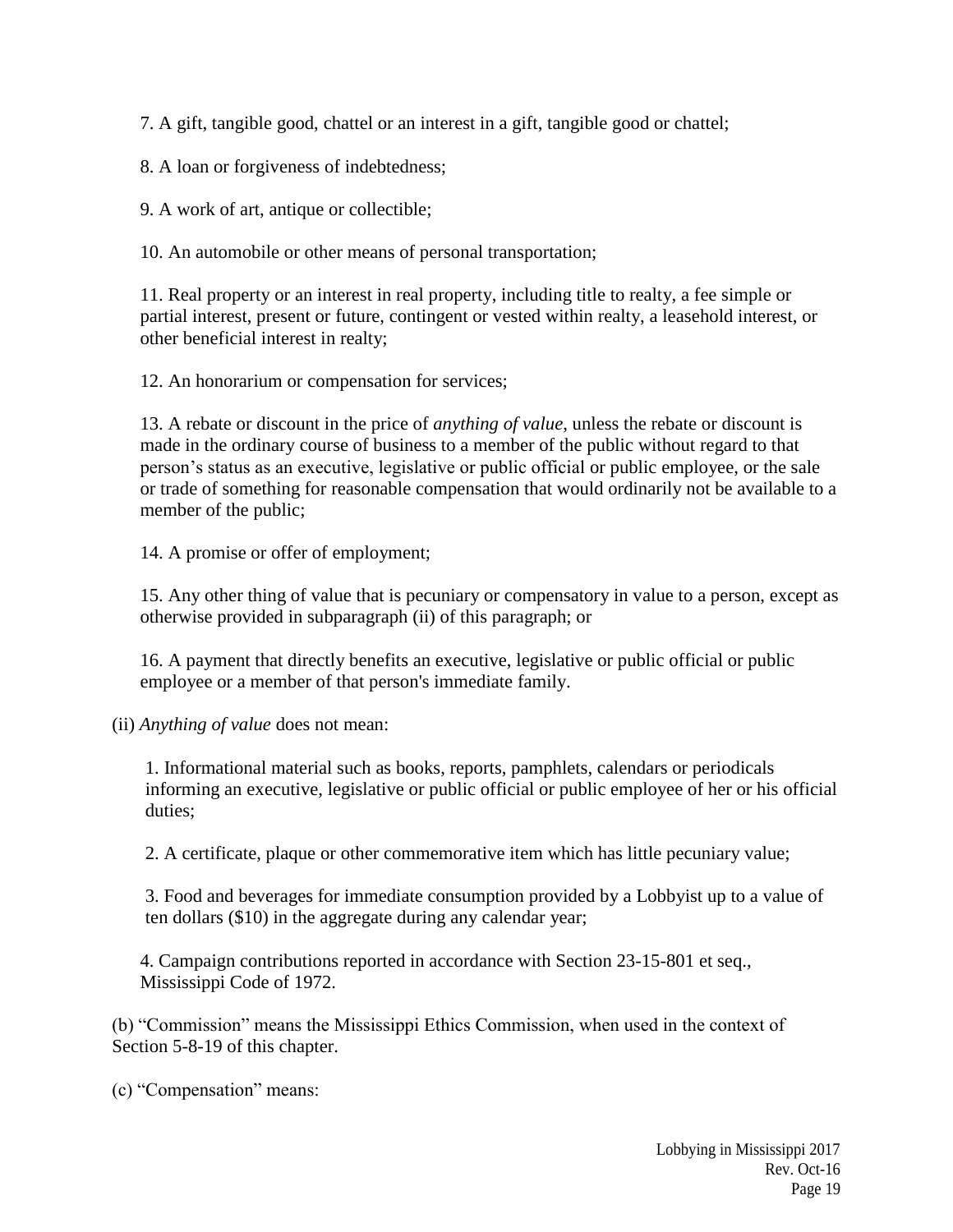(i) An advance, conveyance, forgiveness of indebtedness, deposit, distribution, loan, payment, gift, pledge or transfer of money or *anything of value*, including reimbursement of travel, food or lodging costs; or

(ii) A contract, agreement, promise or other obligation for an advance, conveyance, forgiveness of indebtedness, deposit, distribution, loan, payment, gift, pledge or transfer of money or *anything of value*, including reimbursement of travel, food or lodging costs, for services rendered or to be rendered.

(d) "Executive action" means the proposal, drafting, development, consideration, amendment, adoption, approval, promulgation, issuance, modification, rejection or postponement by a state or local governmental entity of a rule, regulation, order, decision, determination or other quasi-legislative action or proceeding.

(e) "Executive agency" means:

(i) An agency, board, commission, governing authority or other body in the executive branch of state or local government; or

(ii) An independent body of state or local government that is not a part of the legislative or judicial branch, but which shall include county boards of supervisors.

(f) "Executive official" means:

(i) A member or employee of a state agency, board, commission, governing authority or other body in the executive branch of state or local government; or

(ii) A public official or public employee, or any employee of such person, of state or local government who takes an executive action.

(g) "Expenditure" means:

(i) A purchase, payment, distribution, loan, forgiveness of a loan or payment of a loan by a third party, advance, deposit, transfer of funds, a promise to make a payment, or a gift of money or *anything of value* for any purpose;

(ii) A payment to a Lobbyist for salary, fee, commission, compensation for expenses, or other purpose by a person employing, retaining or contracting for the services of the Lobbyist separately or jointly with other persons;

(iii) A payment in support of or assistance to a Lobbyist or the Lobbyist's activities, including the direct payment of expenses incurred at the request or suggestion of the Lobbyist;

(iv) A payment that directly benefits an executive, legislative or public official or a member of the official's immediate family;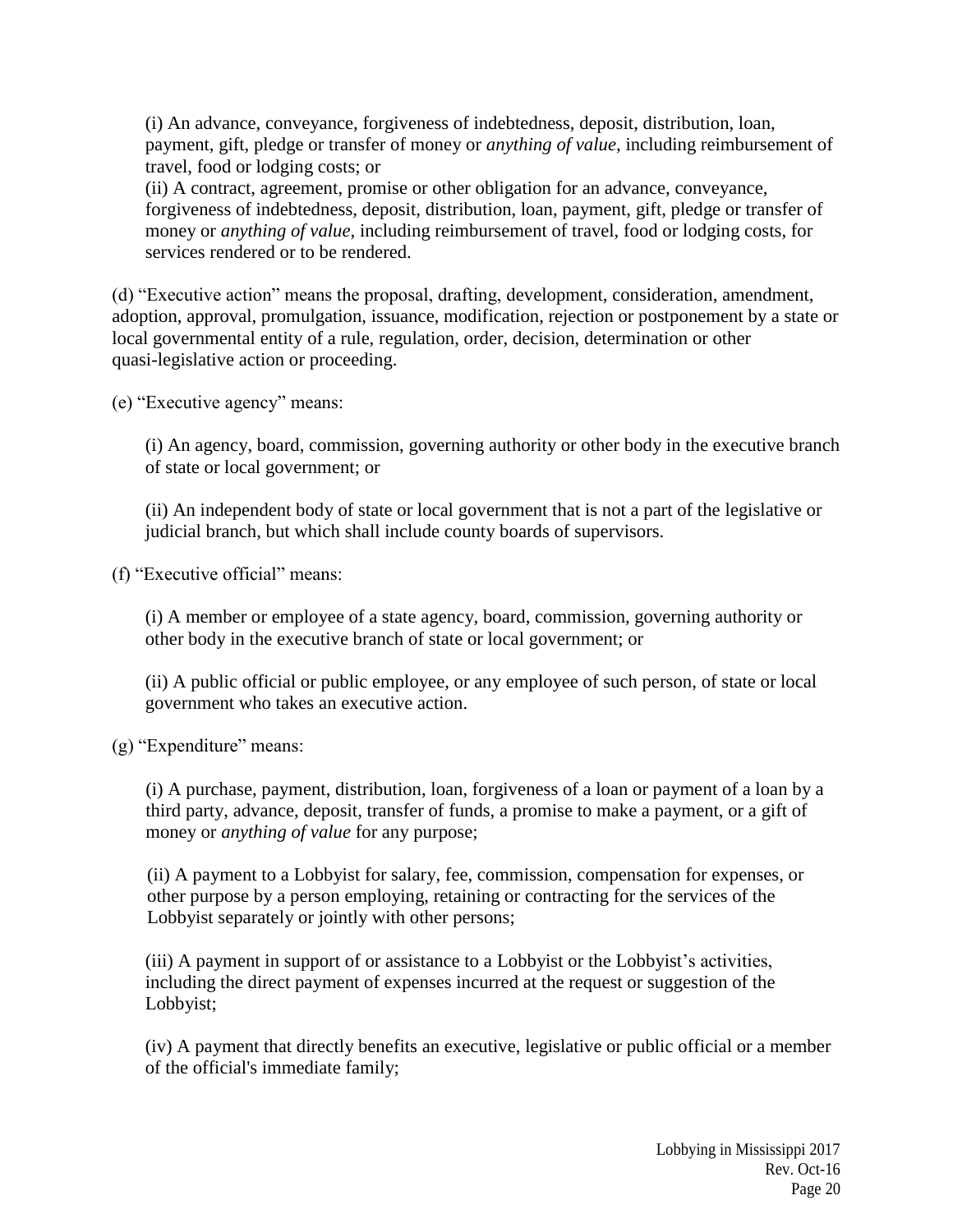(v) A payment, including compensation, payment or reimbursement for the services, time or expenses of an employee for or in connection with direct communication with an executive, legislative or public official made at the direction of the employee's employer;

(vi) A payment for or in connection with soliciting or urging other persons to enter into direct communication with an executive, legislative or public official; or

(vii) A payment or reimbursement for food, beverages, travel, lodging, entertainment or sporting activities.

(h) "Gift" means *anything of value* to the extent that consideration of equal or greater value is not received, including a rebate or discount in the price of *anything of value* unless the rebate or discount is made in the ordinary course of business to a member of the public without regard to that person's status as an executive, legislative or public official.

(i) "Legislative action" means:

(i) Preparation, research, drafting, introduction, consideration, modification, amendment, approval, passage, enactment, tabling, postponement, defeat or rejection of a bill, resolution, amendment, motion, report, nomination, appointment or other matter by the Mississippi State Legislature or a member or employee of the Legislature acting or purporting to act in an official capacity;

(ii) Action by the Governor in approving or vetoing a bill or other action of the Legislature;

- (iii) Action by the Legislature in:
	- 1. Overriding or sustaining a veto by the Governor; or
	- 2. Considering, confirming or rejecting an executive appointment of the Governor.

(j) "Legislative official" means:

(i) A member, member-elect or presiding officer of the Legislature;

(ii) A member of a commission or other entity established by and responsible to either or both houses of the Legislature;

(iii) A staff member, officer or employee to a member or member-elect of the Legislature, to a member of a commission or other entity established by and responsible to either or both houses of the Legislature, or to the Legislature or any house, committee or office thereof.

(k) "Lobbying" means:

(i) Influencing or attempting to influence legislative or executive action through oral or written communication; or

(ii) Solicitation of others to influence legislative or executive action; or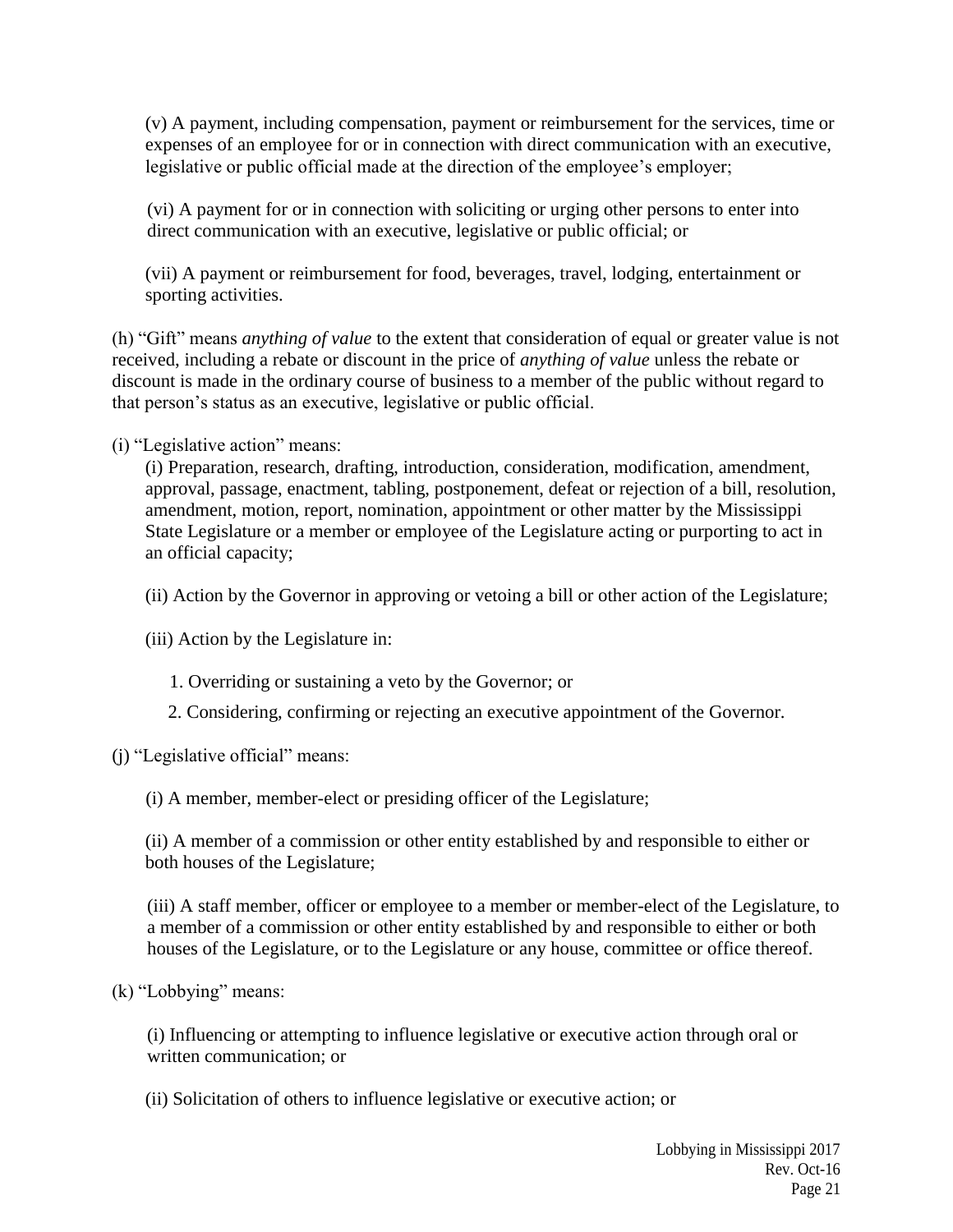(iii) Paying or promising to pay *anything of value* directly or indirectly related to legislative or executive action.

(l) "Lobbyist" means:

(i) An individual who is employed and receives payments, or who contracts for economic consideration, including reim-bursement for reasonable travel and living expenses, for the purpose of lobbying;

(ii) An individual who represents a legislative or public official or public employee, or who represents a person, organization, association or other group, for the purpose of lobbying; or

(iii) A sole proprietor, owner, part owner or shareholder in a business who has a pecuniary interest in legislative or executive action, who engages in lobbying activities.

(m) "Lobbyist's Client" means the person in whose behalf the Lobbyist influences or attempts to influence legislative or executive action.

(n) "Local" means all entities of government at the county, county-district, multicounty district, municipal or school district level.

(o) "Person" means an individual, proprietorship, firm, partnership, joint venture, joint-stock company, syndicate, business trust, estate, company, corporation, association, club, committee, organization or group of persons acting in concert.

(p) "Public employee" means an individual appointed to a position, including a position created by statute, whether compensated or not, in state or local government and includes any employee of the public employee. The term includes a member of the board of trustees, chancellor, vice-chancellor or the equivalent thereof in the state university system or the state community and junior college system, and a president of a state college or university.

(q) "Public official" means an individual elected to a state or local office, or an individual who is appointed to fill a vacancy in the office.

(r) "Value" means the retail cost or fair market worth of an item or items, whichever is greater.

#### **Sec. 5-8-5. Registration statements; filing; contents; length of registration period; effective date of registration; termination of registration; forms.**

(1) Except as otherwise provided in Section

5-8-7 of this chapter and in addition to reports required by Sections 5-8-9 and 5-8-11 of this chapter, every Lobbyist and every Lobbyist's Client shall file a registration statement with the Secretary of State within five (5) calendar days after becoming a Lobbyist, becoming a Lobbyist's Client or beginning to lobby for a new Client. The filing of every registration statement shall be accompanied by the payment of a registration fee of twenty-five dollars (\$25) to the Secretary of State. The Lobbyist shall file the registration statement and pay the fees to the Secretary of State for each Lobbyist's Client whom the Lobbyist represents.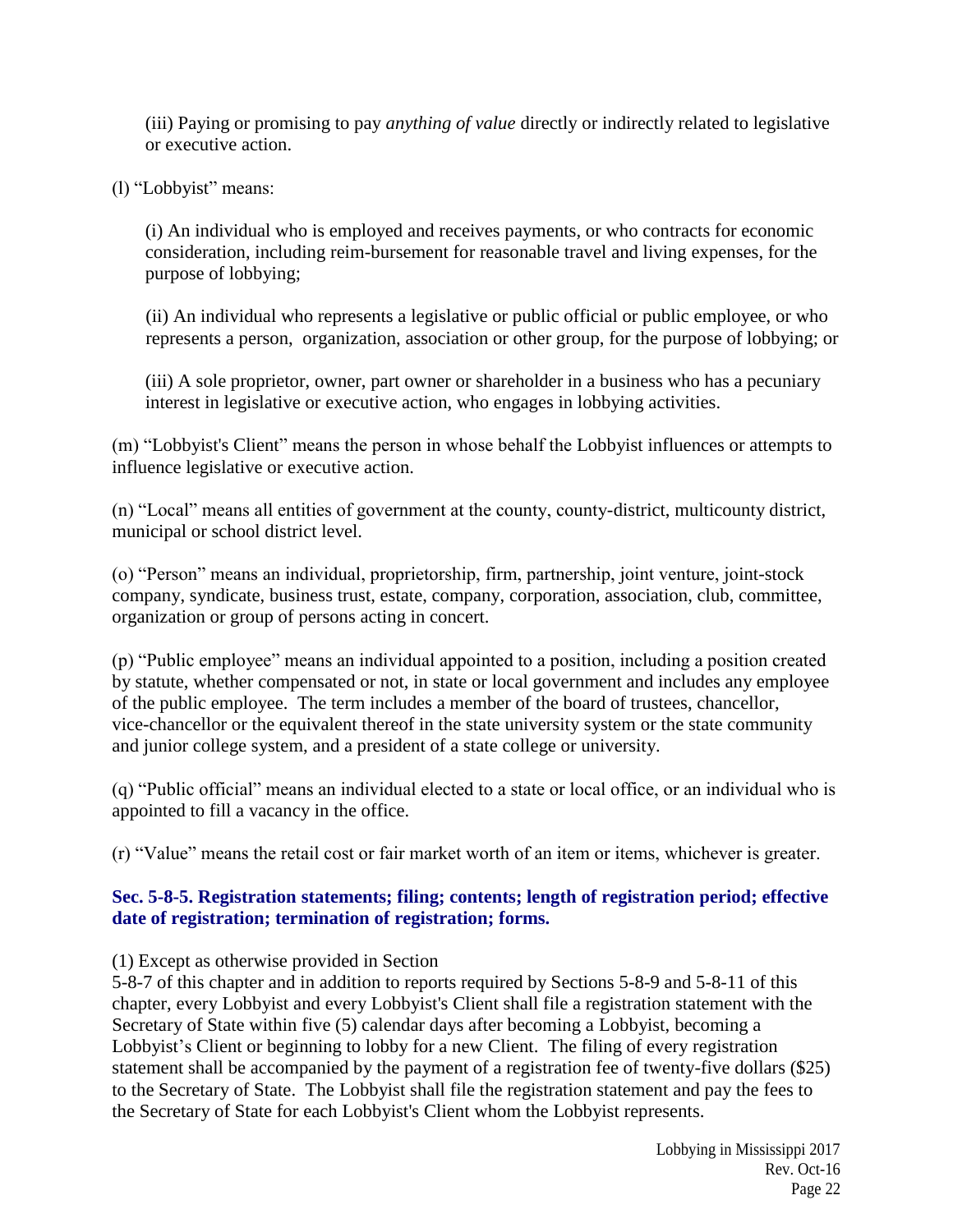(2) The registration statement shall include the following:

(a) The name, address, occupation and telephone number of the Lobbyist;

(b) The name, address, telephone number and principal place of business of the Lobbyist's Client;

(c) The kind of business of the Lobbyist's Client;

(d) The full name of the person or persons who control the Lobbyist's Client, the partners, if any, and officers of the Lobbyist's Client; (e) The full name, address and telephone number of each Lobbyist employed by or

representing the Lobbyist's Client; and

(f) A statement or statements by the Lobbyist and Lobbyist's Client indicating the specific nature of the issues being advocated for or against on behalf of the Lobbyist's Client, with sufficient detail so that the precise nature of the Lobbyist's advocacy is evident from the statement itself.

(3) Registration shall be valid for one (1) calendar year, commencing January 1 and ending December 31 of each year. If the Lobbyist or Lobbyist's Client shall register after January 1, the registration shall be effective upon actual receipt by the Secretary of State and shall cease on December 31 of each year.

(4) A Lobbyist or Lobbyist's Client may terminate his registration by filing an expenditure report required under this chapter. Such report shall include information through the last day of lobbying activity. The termination report must indicate that the Lobbyist intends to use the report as the final accounting of lobbying activity.

(5) The Secretary of State shall prescribe and make available to every Lobbyist and Lobbyist's Client appropriate forms for filing registration statements as required by Sections 5-8-1 through 5-8-19 of this chapter.

#### **Sec. 5-8-7. Persons excluded from definition of "Lobbyist" and "Lobbyist's Client."**

Notwithstanding any other provisions of this chapter, the following person shall not be included within the definition of "Lobbyist" or "Lobbyist's Client" under this chapter, and accordingly the registration and reporting provisions, including the payment of related fees, of this chapter do not apply to:

(a) A legislative or public official acting in an official capacity. (b) An individual who:

(i) Represents or purports to represent only the individual;

(ii) Receives no compensation or *anything of value* for lobbying; and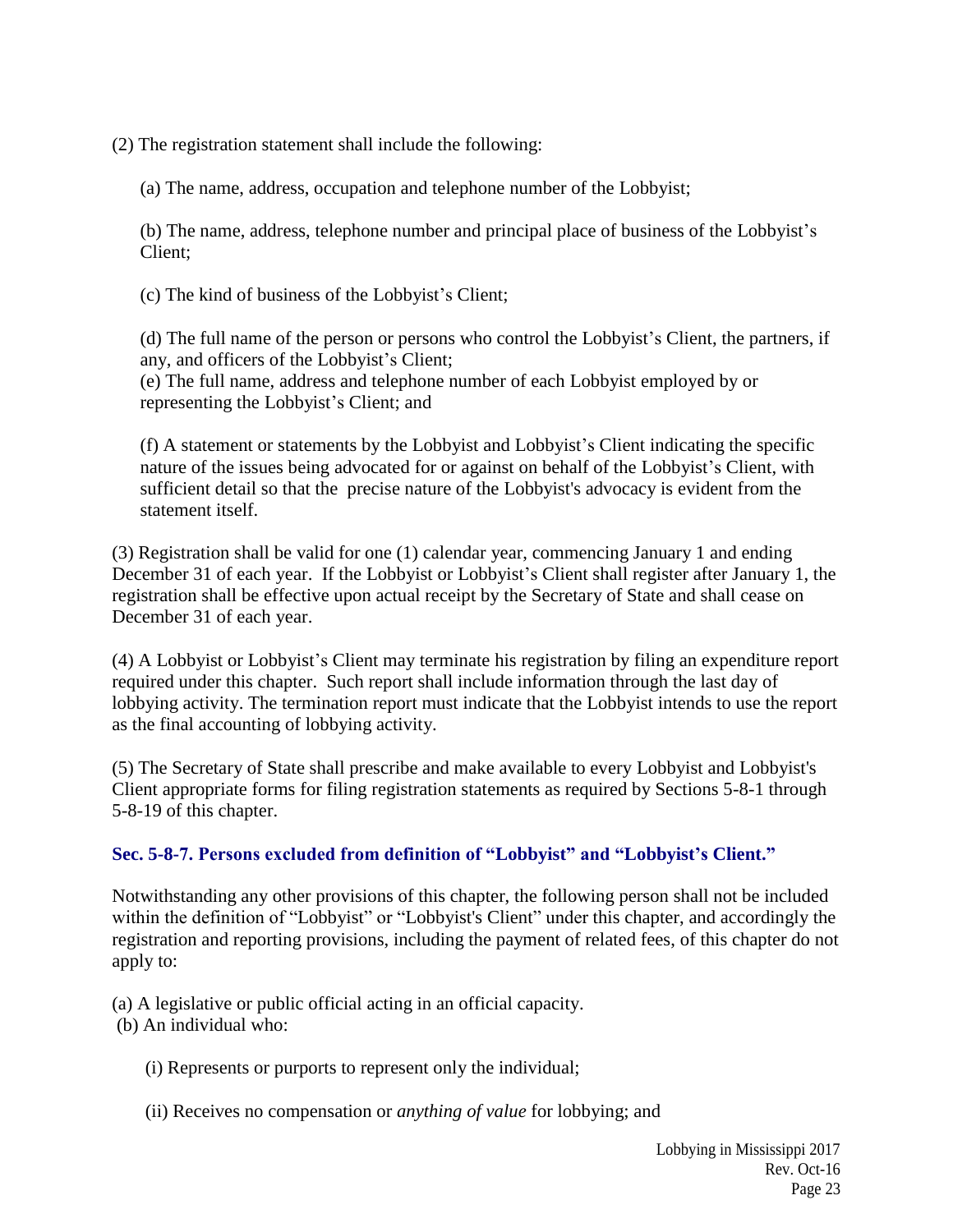(iii) Has no pecuniary interest in the legislative or executive action.

(c) An individual lobbying in his or her own interest, his or her own business interest, who pays, or promises to pay, offers to pay or causes to be paid to public officials, legislative officials or public employees any thing or things of value aggregating in value to less than two hundred dollars (\$200) in any calendar year.

(d) An individual lobbying on behalf of his or her employer's business interest where such lobbying is not a primary or regular function of his employment position if such individual pays, promises to pay, offers to pay, or causes to be paid individually or on the employer's behalf to public officials, legislative officials, or public employees any thing or things of value aggregating in value to less than two hundred dollars (\$200) in any calendar year.

(e) An individual lobbying on behalf of an association of which he or she is a member, where such lobbying is not a primary or regular function of his or her position in the association, if such individual pays, promises to pay, offers to pay, or causes to be paid individually or on the association's behalf to public officials, legislative officials or public employees any thing or things of value aggregating in value to less than two hundred dollars (\$200) in any calendar year.

(f) An individual who is a shareholder, owner or part owner of a business who lobbies on behalf of such business, where such individual is not an employee of the business, if such individual pays, promises to pay, offers to pay, or causes to be paid individually or on behalf of the business to public officials, legislative officials or public employees any thing or things of value aggregating in value to less than two hundred dollars (\$200) in any calendar year.

(g) An individual who:

(i) Limits lobbying solely to formal testimony before a public meeting of a legislative body or an executive agency, or a committee, division or department thereof; and

(ii) Registers the appearance in the records of the public body, if such records are kept.

(h) An individual who is a licensed attorney representing a Client by:

(i) Drafting bills, preparing arguments thereon, and advising the Client or rendering opinions as to the construction and effect of proposed or pending legislation, where such services are usual and customary professional legal services which are not otherwise connected with legislative action; or

(ii) Providing information, on behalf of the Client, to an executive or public official, a public employee, or an agency, board, commission, governing authority or other body of state or local government where such services are usual and customary professional legal services including or related to a particular nonlegislative matter, case or controversy.

(i) News media and employees of the news media whose activity is limited solely to the publication or broadcast of news, editorial comments, or paid advertisements that attempt to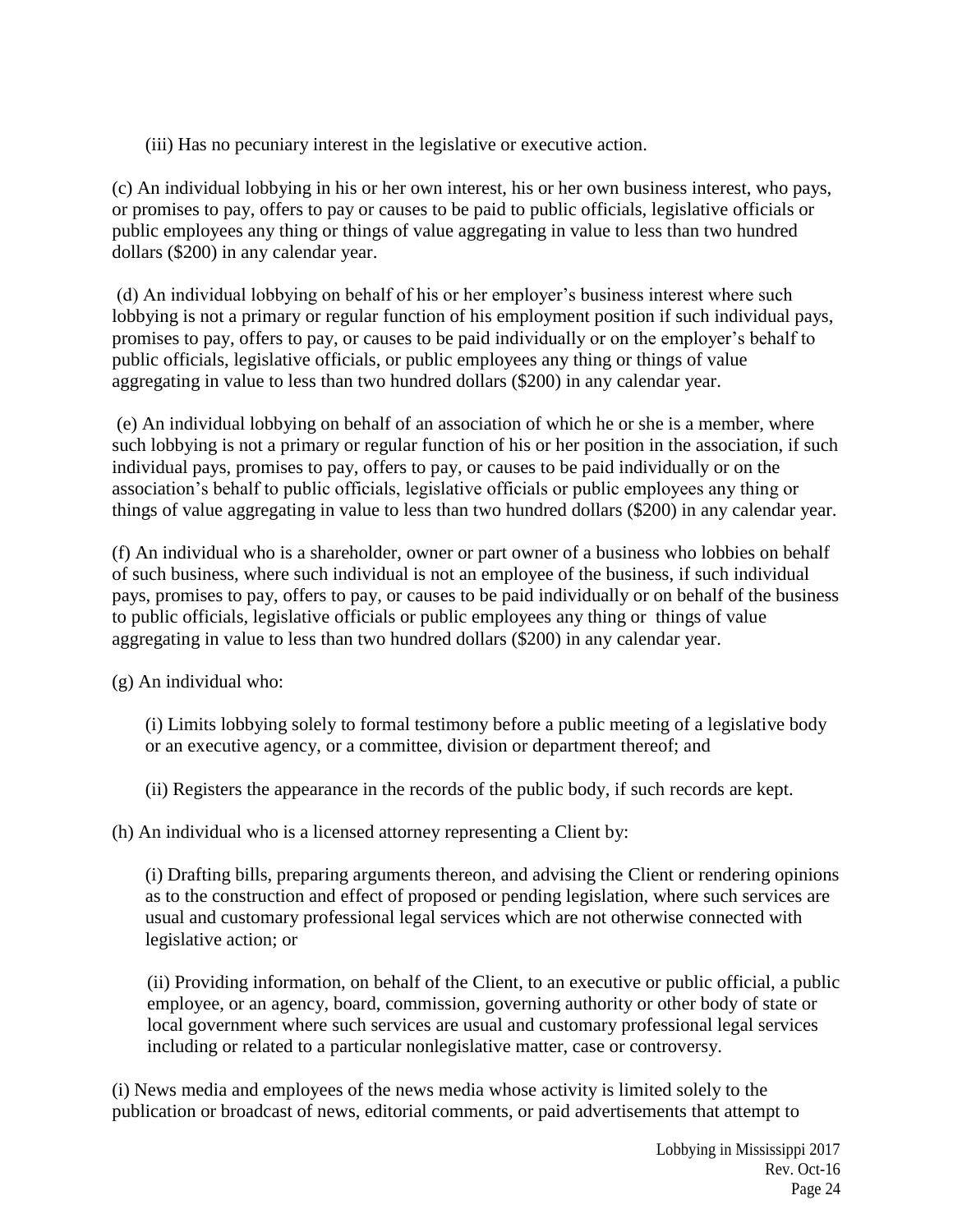influence legislative or executive action. For the purposes of this section, "news media" shall be construed to be bona fide radio and television stations, newspapers, journals or magazines, or bona fide news bureaus or associations which in turn furnish information solely to bona fide radio or television stations, newspapers, journals or magazines.

(j) An individual who engages in lobbying activities exclusively on behalf of a religious organization which qualifies as a tax-exempt organization under the Internal Revenue Code.

(k) An individual who is a nonattorney professional and who receives professional fees and expenses to represent Clients on executive agency matters, except that if *anything of value* shall be paid or promised to be paid directly or indirectly on behalf of a Client for the personal use or benefit of an executive or public official or public employee, then expenditures and actions of the individual are reportable under this chapter, and the individual must register as a Lobbyist.

#### **Sec. 5-8-9. Report of expenditures of Lobbyist's Client; exceptions.**

(1) Except as otherwise provided in Section 5-8-7 of this chapter and in subsection (7) of this section, no later than January 30 of each year, a Lobbyist's Client shall file a report of expenditures with the Secretary of State. The report must contain information on all expenditures paid by the Lobbyist's Client during the preceding twelve (12) calendar months.

(2) The report must list expenditures for the purpose of lobbying according to the following categories:

(a) A payment to a Lobbyist for salary, fee, compensation for expenses, or other purpose by a person employing, retaining or contracting for the services of the Lobbyist separately or jointly with other persons;

(b) A payment for those portions of office rent, utilities, supplies and compensation of support personnel attributable to lobbying activities;

(c) A payment in support of or assistance to a Lobbyist or the Lobbyist's activities, including the direct payment of expenses incurred at the request or suggestion of the Lobbyist;

(d) A payment, including compensation, payment or reimbursement for the services, time or expenses of an employee for or in connection with direct communication with an executive, legislative or public official or public employee, where such communication is made at the request, suggestion or direction of the Lobbyist's Client;

(e) A payment for or in connection with soliciting or urging other persons to enter into direct communication with an executive, legislative or public official or public employee, where such communication is made at the request, suggestion or direction of the Lobbyist's Client;

(f) A payment or reimbursement for food, beverages, travel, lodging, entertainment or sporting activities; or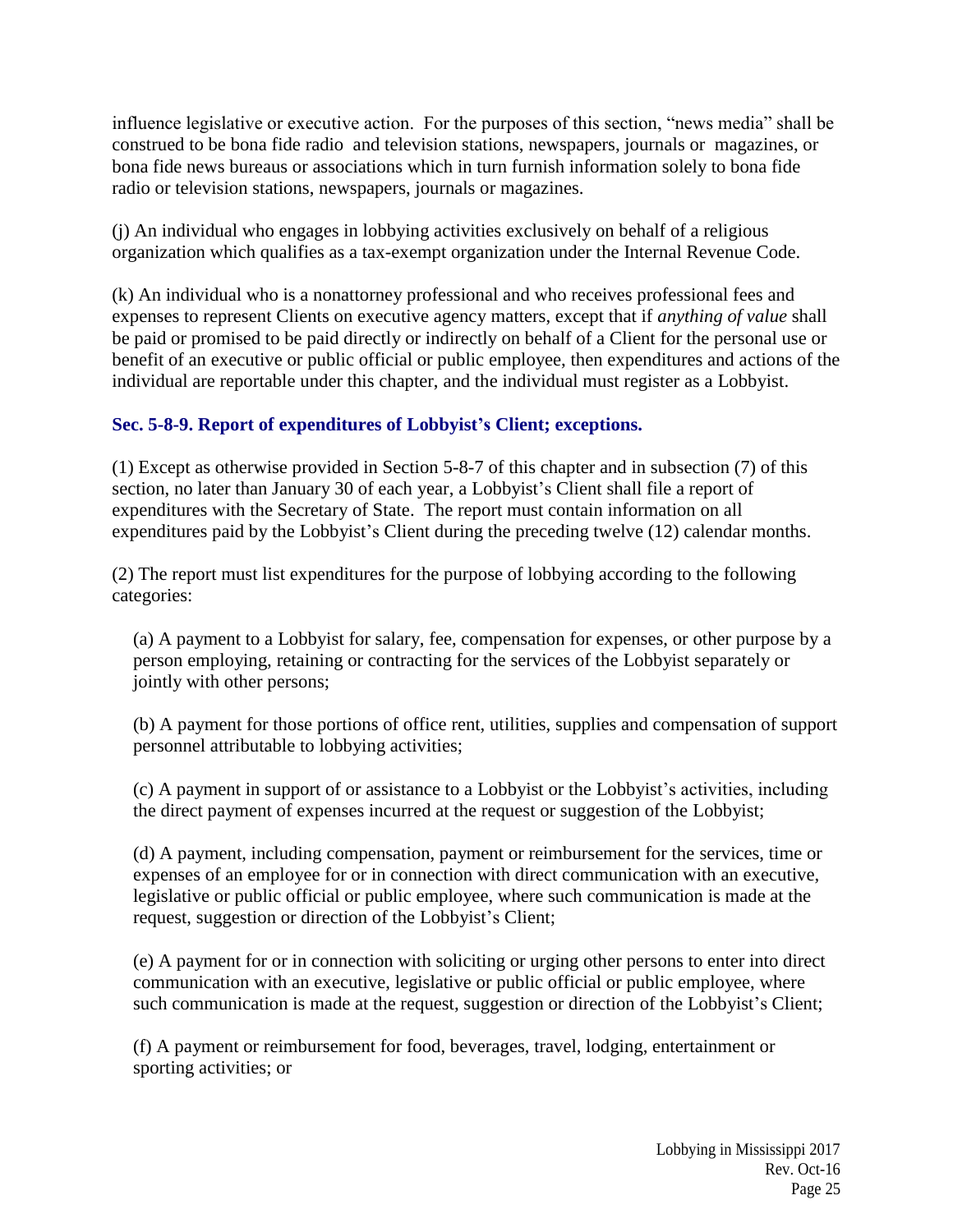(g) A purchase, payment, distribution, loan, forgiveness of a loan or payment of a loan by a third party, advance, deposit, transfer of funds, a promise to make a payment, or a gift of money or *anything of value* for any purpose.

(3) For each executive, legislative or public official or public employee who was paid, given or promised to be paid *anything of value* in full or in part from the Lobbyist's Client, the report must also include:

(a) The name of the executive, legislative or public official or public employee who was paid, given or promised *anything of value*;

(b) A description and the monetary value of *anything of value* paid, given or promised to such official or employee, with sufficient detail so that the nature of the transfer is clear;

(c) The place and date *anything of value* was paid, given or promised; and

(d) The name of the person who paid, gave or promised to pay *anything of value*.

(4) Each expenditure for the purpose of lobbying must be reported in accordance with the category of the expenditure required in this section and with any additional categories as may be required by rule or regulation of the Secretary of State.

(5) The report due January 30 shall include a cumulative total for the calendar year for all reportable categories.

(6) A Lobbyist's Client shall maintain contemporaneous records of all expenditures reportable under Sections 5-8-1 through 5-8-19 of this chapter and shall retain such records for a period of two (2) years.

(7) If the State of Mississippi is a Lobbyist's Client, the State of Mississippi shall be exempt from filing an annual report.

(8) (a) If the entire Legislature and all statewide elected officials are individually invited to a single function, which is sponsored by a Lobbyist's Client, or a Lobbyist on behalf of such Client, and is to begin and end within one (1) day, then it shall not be necessary to report the costs related to food and beverages offered for immediate consumption required in subsection three (3) of this section, so long as food and beverages provided at such functions are offered equally to all invitees; however, in all such cases, the amount expended for such functions shall be reported in accordance with the provisions of this subsection.

(b) The report of the expenditure connected with a single function as described in paragraph (a) of this subsection shall be made by the Lobbyist's Client and shall include the tot following:

(i) The total amount of money expended for the function;

(ii) The estimated total number of persons in attendance at the function;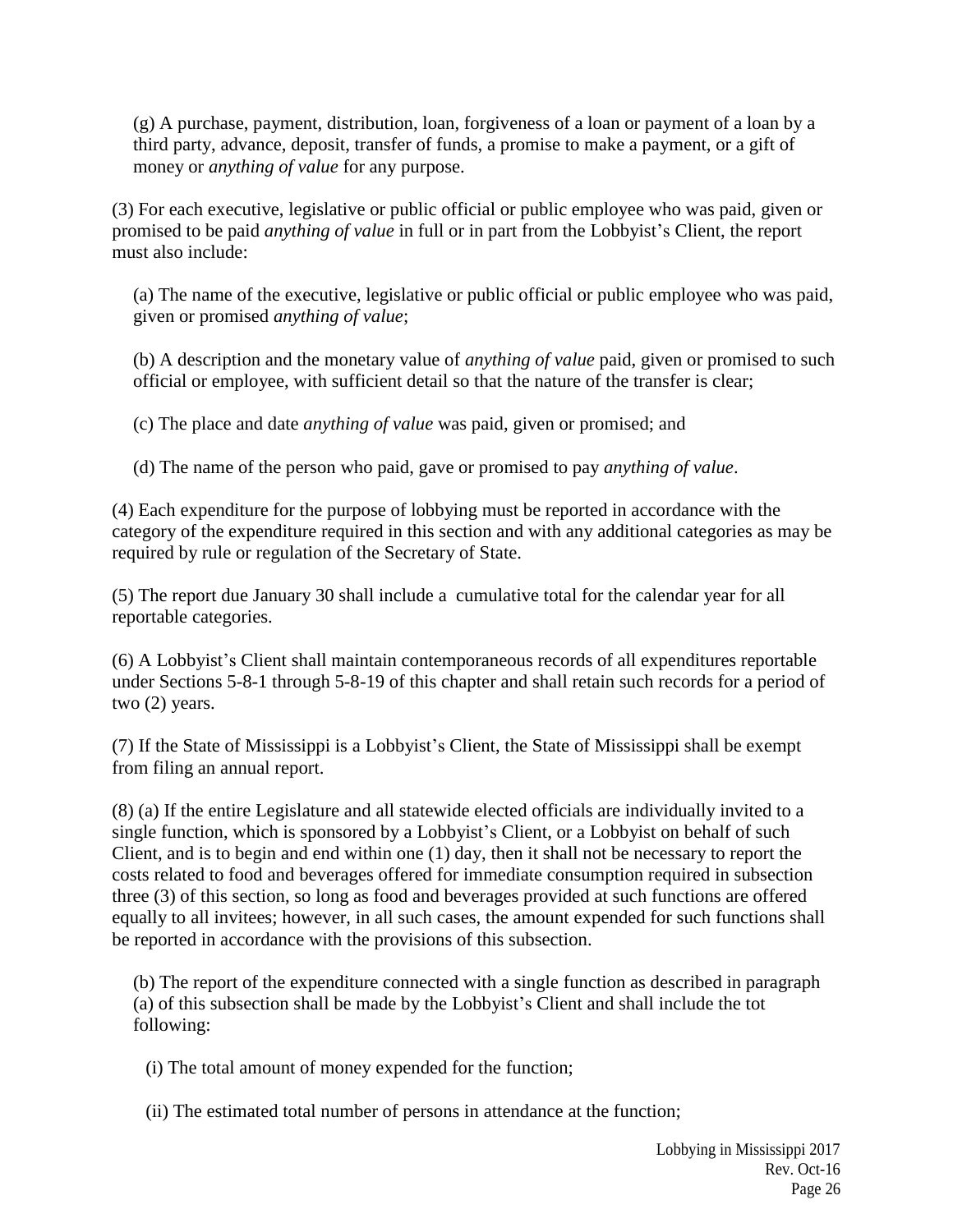(iii) The estimated total number of public officials in attendance at the function.

#### **Sec. 5-8-11. Report of payments received by Lobbyist from each Lobbyist's Client; exceptions.**

(1) Except as otherwise provided in Section 5-8-7 of this chapter, a Lobbyist shall file with the Secretary of State a separate report for each Lobbyist's Client. The report shall specifically list all payments received from the Lobbyist's Client and all expenditures that were initiated or paid by the Lobbyist on behalf of each Lobbyist's Client during each reporting period required herein.

(2) The report must list expenditures for the purpose of lobbying according to the following categories:

(a) A payment to the Lobbyist for salary, fee, compensation for expenses, or other purpose by the person employing, retaining or contracting for the services of the Lobbyist separately or jointly with other persons;

(b) A payment for those portions of office rent, utilities, supplies and compensation of support personnel attributable to lobbying activities;

(c) A payment in support of or assistance to a Lobbyist or the Lobbyist's activities, including the direct payment of expenses incurred at the request or suggestion of the Lobbyist;

(d) A payment, including compensation, payment or reimbursement for the services, time or expenses of an employee for or in connection with direct communication with an executive, legislative or public official or public employee, where such communication is made at the request, suggestion or direction of the Lobbyist;

(e) A payment for or in connection with soliciting or urging other persons to enter into direct communication with an executive, legislative or public official or public employee, where such communication is made at the request, suggestion or direction of the Lobbyist;

(f) A payment or reimbursement for food, beverages, travel, lodging, entertainment or sporting activities;

(g) A purchase, payment, distribution, loan, or forgiveness of a loan or payment of a loan by a third party, advance, deposit, transfer of funds, a promise to make a payment, or a gift of money or *anything of value* for any purpose.

(3) For each executive, legislative or public official or public employee who was paid, given or promised to be paid *anything of value* in full or in part from the Lobbyist, the report must also include:

(a) The name of the executive, legislative or public official or employee who was paid, given or promised *anything of value*;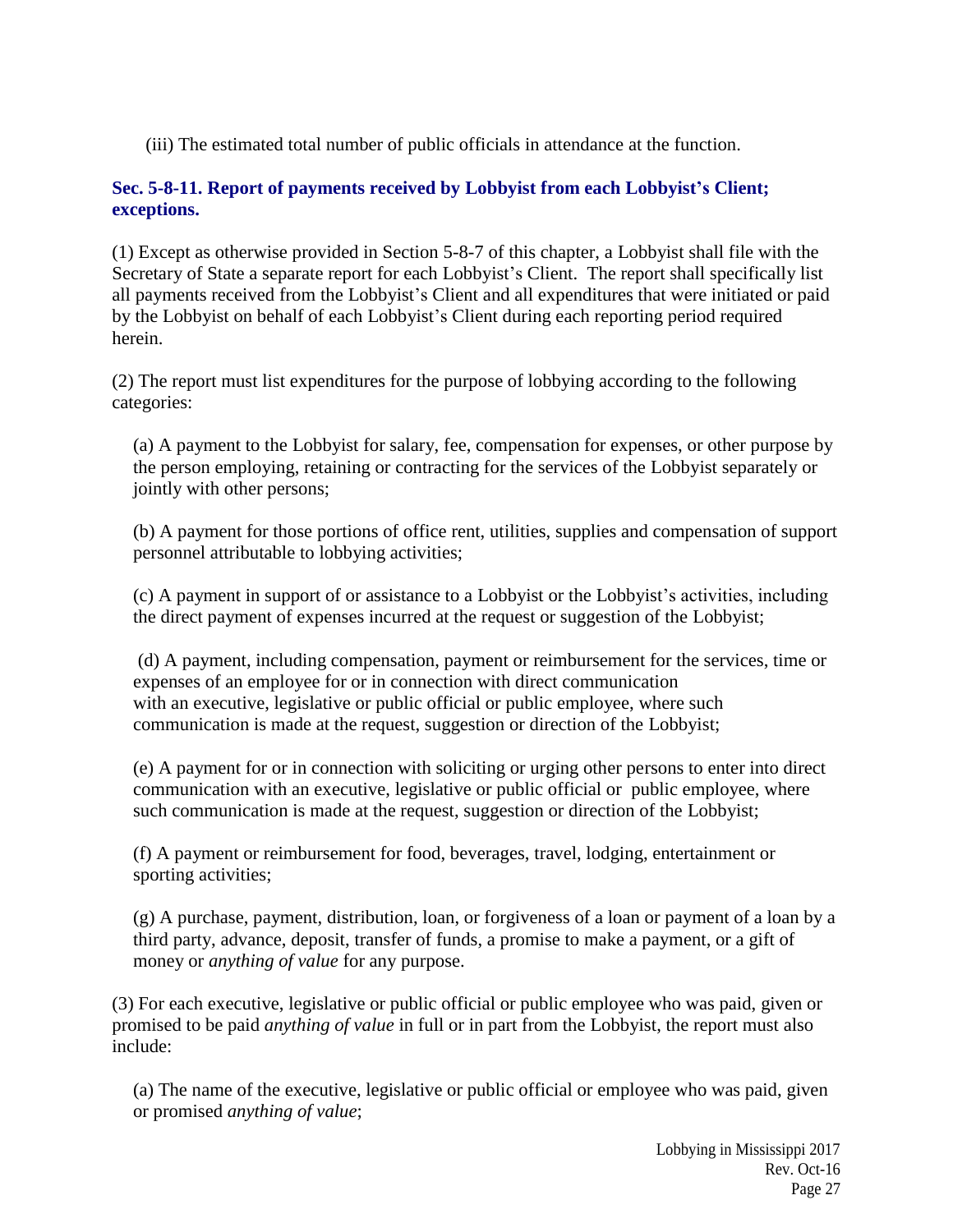(b) A description and the monetary value of *anything of value* paid, given or promised to such official or employee, with sufficient detail so that the nature of the transfer is clear;

(c) The place and date *anything of value* was paid, given or promised; and

(d) The name of the person who paid, gave or promised to pay *anything of value*.

(4) Each expenditure for the purpose of lobbying must be reported in accordance with the category of the expenditure required in this section and with any additional categories as may be required by rule or regulation of the Secretary of State.

(5) A report of expenditures must be filed with the Secretary of State no later than January 30 of each year. The report shall contain information on all expenditures paid or initiated by the Lobbyist on behalf of each Lobbyist's Client during the preceding twelve (12) calendar months, and it shall include a cumulative total for the calendar year of all reportable categories.

(6) In addition to the annual report required above, a Lobbyist shall file two (2) reports during regular sessions of the Legislature with the Secretary of State on February 25 and within ten (10) days after the Legislature's adjournment *sine die*. Such additional report shall include the name of the executive, legislative, or public official or public employee who receives *anything of value* from the Lobbyist or from the Lobbyist on behalf of the Lobbyist's Client, the name of the person receiving the payment, the name of the person making the payment, the amount of the payment and the date of the payment. However, any Lobbyist who lobbies local government exclusively shall be exempt from the requirement of filing the reports required by this paragraph.

(7) (a) If the entire Legislature and all statewide elected officials are individually invited to a single function which is sponsored by a Lobbyist on behalf of one or more Lobbyist's Clients and is to begin and end within one (1) day, then it shall not be necessary to report the costs related to food and beverages offered for immediate consumption as required in subsection (3) of this section, so long as food and beverages provided at such functions are offered equally to all invitees; however, in all such cases, the amount expended for such functions shall be reported in accordance with the provisions of this subsection.

(b) The report of the expenditure connected with a single function as described in paragraph (Section 5-8-11(7)(a) and (b)) of this subsection shall be made by the Lobbyist and shall include the following:

- (i) The total amount of money expended for the function, reception or meal;
- (ii) The total number of persons in attendance at the function, reception or meal;
- (iii) The total number of legislators in attendance at the function, reception or meal.

(8) A Lobbyist shall maintain contemporaneous records of all expenditures reportable under Section 5-8-1 through Section 5-8-19 of this chapter, and shall retain such records for a period of two (2) years.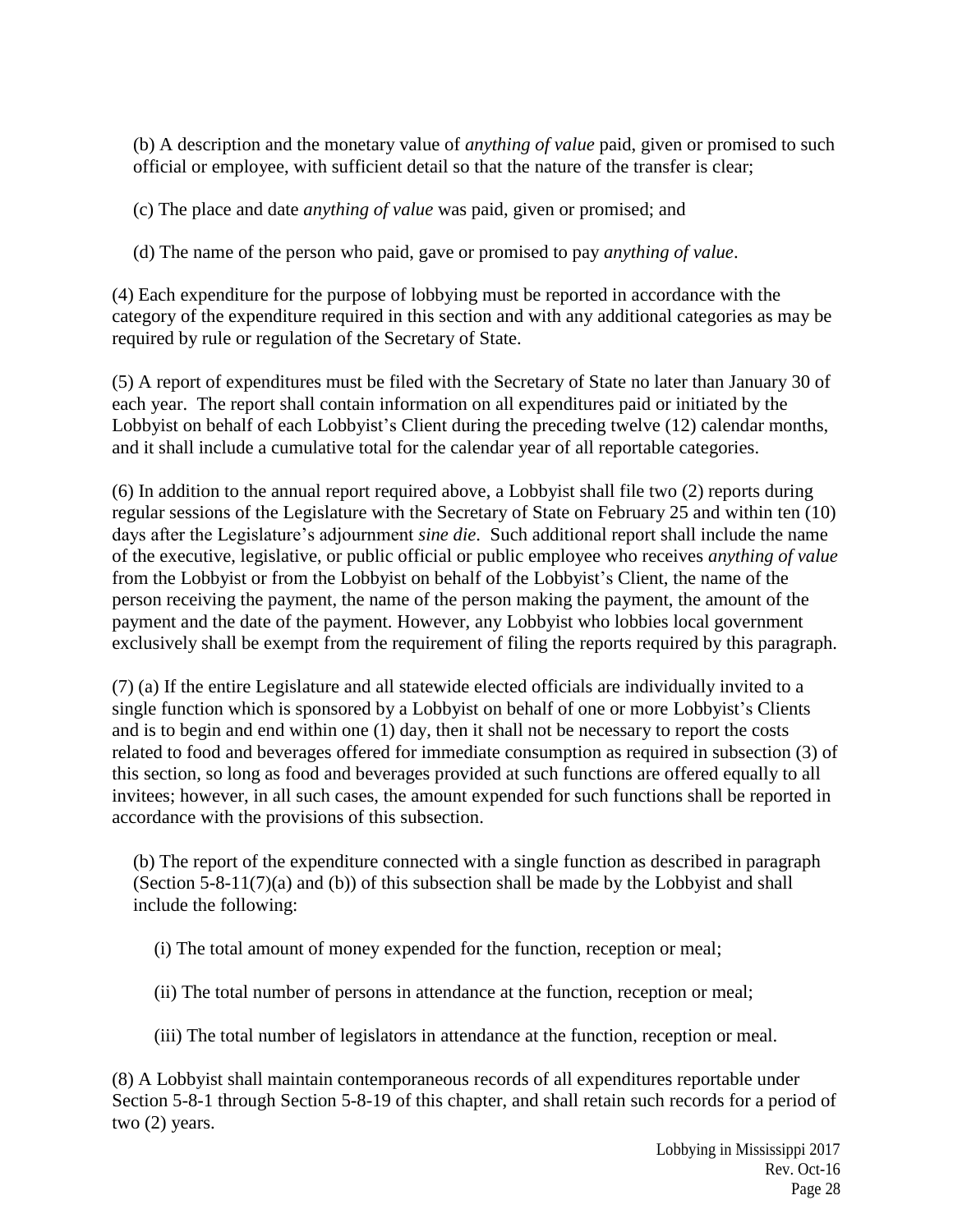#### **Sec. 5-8-13. Prohibited acts; required acts.**

(1) A Lobbyist shall not contract to receive or accept compensation dependent upon the success or failure of a legislative or executive action.

(2) A Lobbyist or Lobbyist's Client shall not knowingly or willfully make or cause to be made a false statement or misrepresentation of facts to an executive, legislative or public official or public employee, or to the public in general with the intent to affect the outcome of a legislative or executive action.

(3) A Lobbyist or Lobbyist's Client shall not cause a legislative or executive action for the purpose of obtaining employment to lobby in support of or in opposition to the legislative or executive action.

(4) An executive, legislative, or public official or public employee shall not be a Lobbyist, except that he may act as a Lobbyist when acting in his official capacity.

(5) A Lobbyist must disclose *anything of value* given in whole or in part to any executive, legislative or public official or public employee.

#### **Sec. 5-8-15. Investigations of violations of chapter.**

(1) The district attorney of the circuit court of the district wherein an alleged violation occurred shall investigate violations of this chapter.

(2) In addition to a district attorney's authority as set forth in subsection (1) of this section, the Attorney General shall investigate alleged violations of this chapter and use all existing powers granted that office in conducting such investigations.

#### **Sec. 5-8-17. Penalties; Ethics Commission hearings; appeals; investigation by Attorney General of continued non-compliance.**

(1) In addition to any other penalty permitted by law, the Secretary of State shall require any person who fails to file a report as required under Section 5-8-1 through Section 5-8-19 of this chapter, or who shall file a report which fails to comply with the material particulars of Section 5-8-1 through Section 5-8-19 of this chapter or any rules, regulations or procedures implemented pursuant to Section 5-8-1 through Section 5-8-19 of this chapter, to be assessed a civil penalty as follows:

(a) Within five (5) calendar days after any deadline for filing a report pursuant to Sections 5-8-1 through 5-8-19 of this chapter, the Secretary of State shall compile a list of those Lobbyists and Lobbyists' Clients who have failed to file a required report. The Secretary of State shall provide each Lobbyist or Lobbyist's Client who has failed to file such a report notice of such failure by certified mail.

(b) Beginning with the tenth calendar day after which any report shall be due, the Secretary of State shall assess the delinquent Lobbyist and delinquent Lobbyist's Client a civil penalty of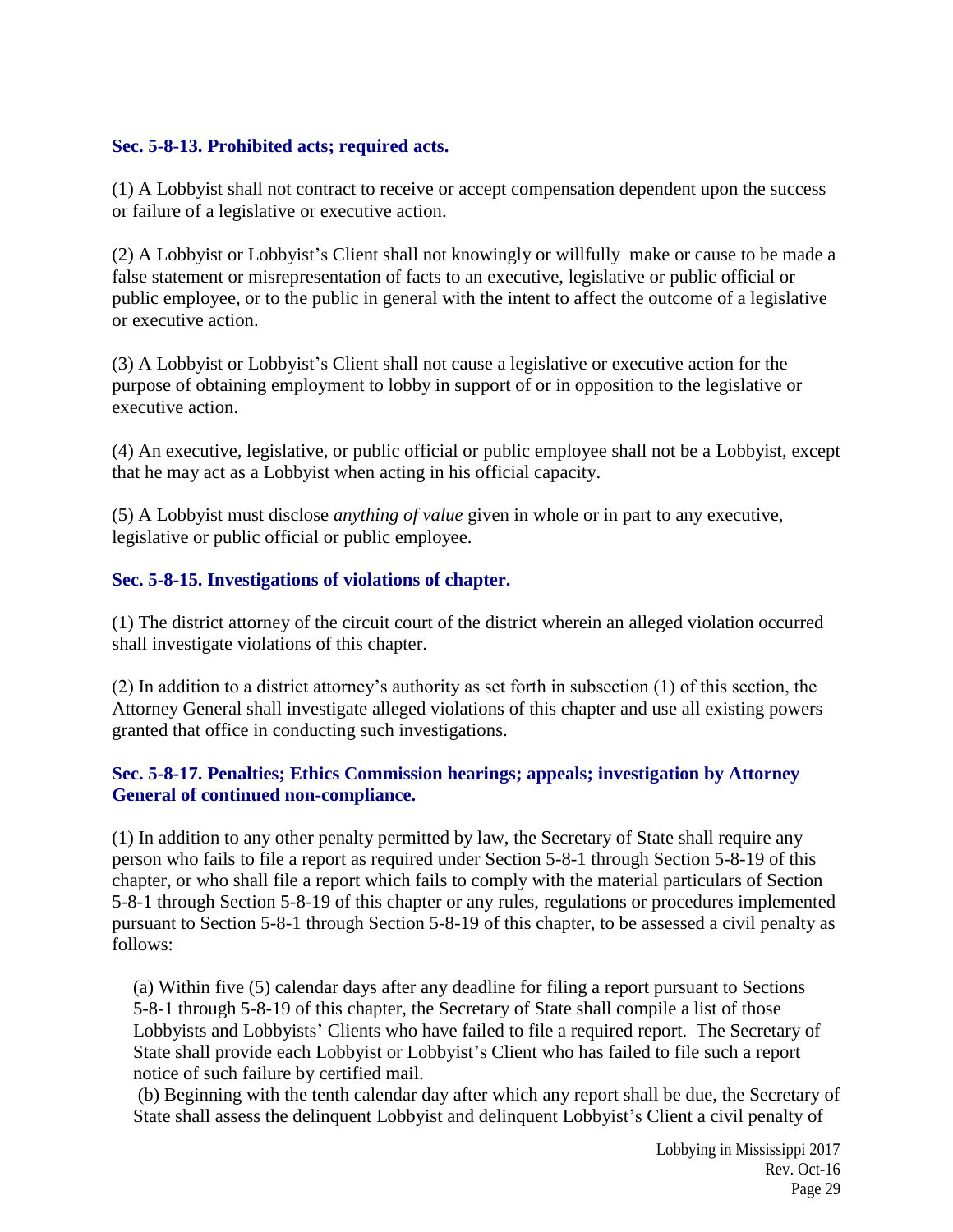fifty dollars (\$50) per day and part of any day until a valid report is delivered to the Secretary of State, up to a maximum of ten (10) days. However, in the discretion of the Secretary of State, the assessing of such fine may be waived if the Secretary of State shall determine that unforeseeable mitigating circumstances, such as the health of the Lobbyist, shall interfere with timely filing of a required report.

(c) Filing of the required report and payment of the fine within ten (10) calendar days of notice by the Secretary of State that a required statement has not been filed constitutes compliance with Section 5-8-1 through Section 5-8-19 of this chapter.

(d) Payment of the fine without filing the required report does not in any way excuse or exempt any person required to file from the filing requirements of Section 5-8-1 through Section 5-8-19 of this chapter.

(2) (a) Upon the sworn application of a

Lobbyist or Lobbyist's Client against whom a civil penalty has been assessed pursuant to subsection (1), the Secretary of State shall forward the application to the Mississippi Ethics Commission. The commission shall fix a time and place for a hearing and shall cause a written notice specifying the civil penalties that have been assessed against the Lobbyist or Lobbyist's Client and notice of the time and place of the hearing to be served upon the Lobbyist or Lobbyist's Client at least twenty (20) calendar days prior to the hearing date. Such notice may be served by mailing a copy thereof by certified mail, postage prepaid, to the last known business address of the Lobbyist or Lobbyist's Client.

(b) The commission is authorized to issue subpoenas for the attendance of witnesses and the production of books and papers at such hearing. Process issued by the commission shall extend to all parts of the state and shall be served by any person designated by the commission for such service.

(c) The Lobbyist or Lobbyist's Client shall have the right to appear either personally or by counsel, or both, to produce witnesses or evidence in his behalf, to cross-examine witnesses and to have subpoenas issued by the commission.

(d) A hearing officer shall be appointed by the commission to conduct the hearing. At the hearing, the hearing officer shall administer oaths as may be necessary for the proper conduct of the hearing. All hearings shall be conducted by the commission, who shall not be bound by strict rules of procedure or by the laws of evidence in the conduct of the proceedings, but the determination shall be based upon sufficient evidence to sustain it.

(e) Where, in any proceeding before the commission, any witness fails or refuses to attend upon a subpoena issued by the commission, refuses to testify, or refuses to produce any books and papers the production of which is called for by a subpoena, the attendance of such witness, the giving of his testimony or the production of the books and papers shall be enforced by any court of competent jurisdiction of this state in the manner provided for the enforcement of attendance and testimony of witnesses in civil cases in the courts of this state.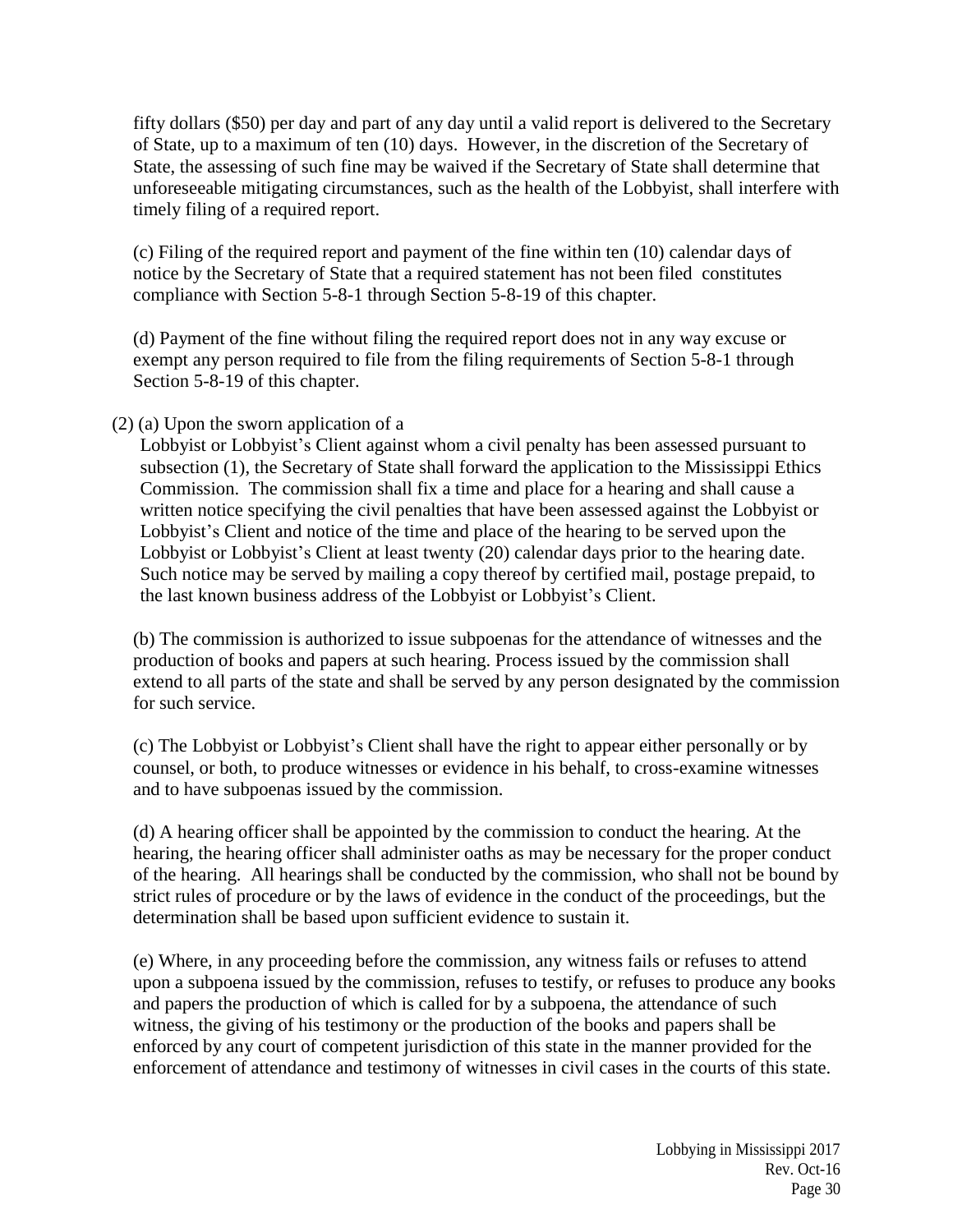(f) Within fifteen (15) calendar days after conclusion of the hearing, the commission shall reduce its decision to writing and forward an attested true copy thereof to the last known business address of the Lobbyist or Lobbyist's Client by way of United States first-class, certified mail, postage prepaid.

(3) (a) The right to appeal from the decision of the commission in an administrative hearing concerning the assessment of civil penalties authorized pursuant to this section is hereby granted. Such appeal shall be to the Circuit Court of Hinds County and shall include a verbatim transcript of the testimony at the hearing. The appeal shall be taken within thirty (30) calendar days after notice of the decision of the commission following an administrative hearing. The appeal shall be perfected upon filing notice of the appeal and by the prepayment of all costs, including the cost of the preparation of the record of the proceedings by the commission, and the filing of a bond in the sum of two hundred dollars (\$200), conditioned that if the decision of the commission be affirmed by the court, the Lobbyist or Lobbyist's Client will pay the costs of the appeal and the action in court. If the decision is reversed by the court, the Secretary of State will pay the costs of the appeal and the action in court.

(b) If there is an appeal, such appeal shall act as a supersedeas. The court shall dispose of the appeal and enter its decision promptly. The hearing on the appeal may be tried in vacation, in the court's discretion. The scope of review of the court shall be limited to a review of the record made before the commission to determine if the action of the commission is unlawful for the reason that it was (i) not supported by substantial evidence, (ii) arbitrary or capricious, (iii) beyond the power of the commission to make, or (iv) in violation of some statutory or constitutional right of the appellant. The decision of the court may be appealed to the Supreme Court in the manner provided by law.

(4) If, after forty-five (45) calendar days of the date of the administrative hearing procedure set forth in subsection two (2), the Lobbyist or Lobbyist's Client shall not file a valid report as required by law, the commission shall notify the Attorney General of the delinquency. The Attorney General shall investigate said offense in accordance with the provisions of this chapter.

#### **Sec. 5-8-19. Duties of Secretary of State.**

The Secretary of State shall:

(a) Provide forms for registration and for statements required by Sections 5-8-1 through 5-8-19 of this chapter to all persons required to file.

(b) Issue a certificate of registration to a Lobbyist registered under the provisions of Sections 5- 8-1 through 5-8-19 of this chapter.

(c) Make all statements and reports filed available for public inspection and copying, at a reasonable cost, during regular office hours.

(d) Publish an annual report summarizing the financial activities of Lobbyists and Lobbyists' Clients, and such annual report shall not include amounts reported pursuant to Section 5-8-9 (8)